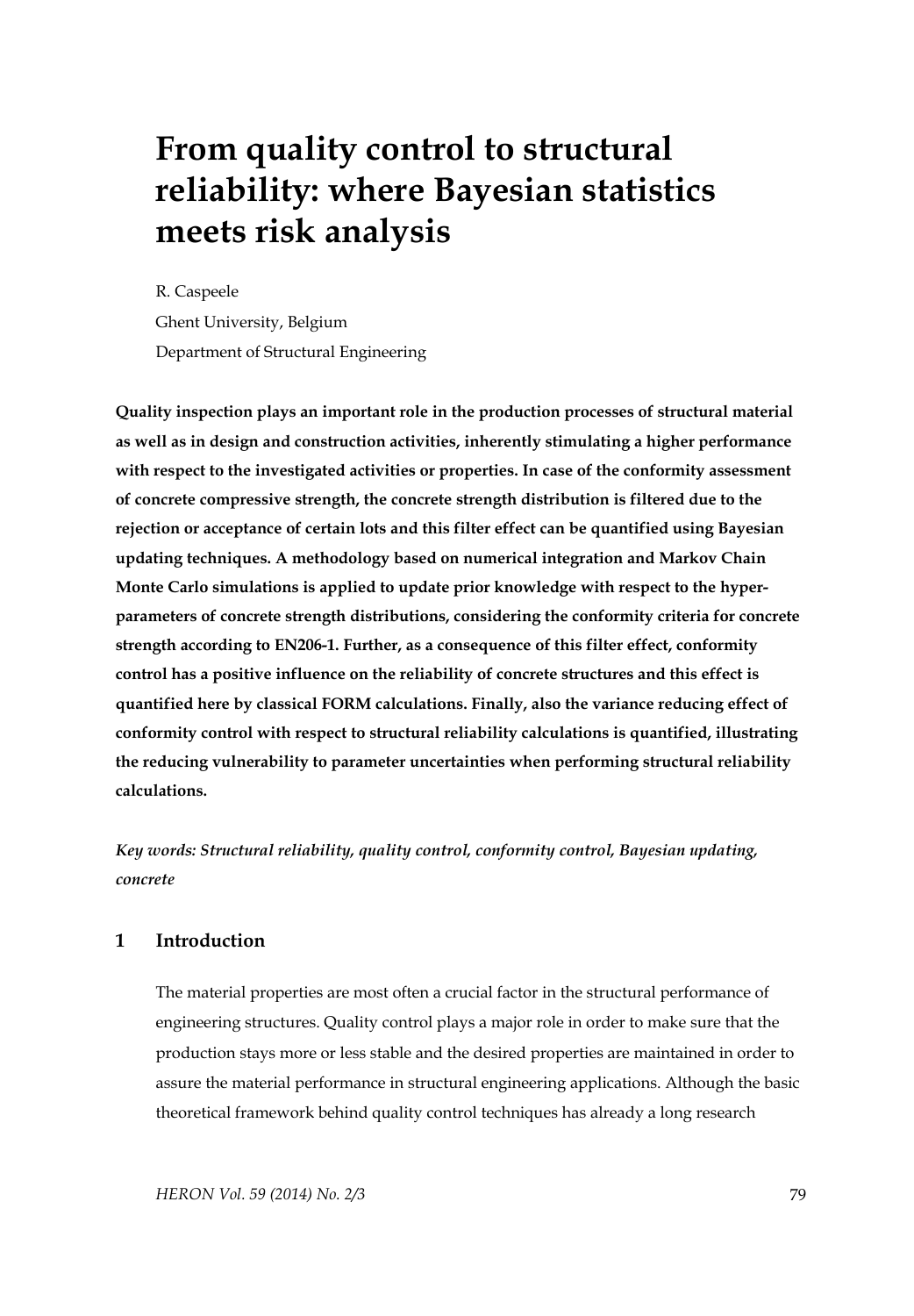history, still new developments are established. These developments in quality control remain a hot topic in scientific research due to its economic importance.

Conformity control is a specific type of quality control often used as a statistical test in normative standards and is commonly used in order to investigate whether a certain inspected lot complies with a predefined (or specified) characteristic  $X_k$  of the material property, most often using a decision rule *d*(*z*) of the following type [Rackwitz, 1979]:

$$
d(z) = \begin{cases} z > a & \text{acceptance} \\ z \le a & \text{rejectance} \end{cases}
$$
 (1)

with z a test statistic, e.g. the sample mean  $\overline{x}_n$  of *n* test results, and *a* an acceptance boundary limit, e.g. in case of concrete strength  $a = f_{ck} + \lambda s_n$  with  $f_{ck}$  the specified characteristic concrete compressive strength (corresponding to a certain concrete strength class),  $\lambda$  a parameter and  $s_n$  the sample standard deviation based on *n* test results.

As a result of this conformity check, certain inspected lots are accepted and certain lots are rejected. Because of this so-called filtering effect, the original (incoming) distributions of the entire population of the material property can be updated into an outgoing distribution of the accepted inspected lots. In case of concrete strength for example, the filtering effect of the conformity control leads to an increase of the average and a decrease of the standard deviation of the outgoing predictive strength distribution in comparison to the incoming one.

Although these favourable consequences do not form the main objective when designing conformity criteria, they reveal a significant influence on the posterior predictive distribution of material properties and thus should be taken into consideration when updating these distributions. Bayesian statistics can be used in order to update prior distributions of material properties taking into account additional information. Not only direct test results can be used to update these distributions, but also indirect information from e.g. conformity control can be considered when updating the prior knowledge into a posterior belief. Rackwitz [1979, 1983] describes an analytical method in order to evaluate the filter effect of some common (basic) conformity criteria, based on Bayesian statistics. However, in practice also more complex criteria are used, for example with respect to concrete properties in the European Standard EN206-1. In order to evaluate and compare the filtering effect of such more complex conformity criteria, a numerical algorithm was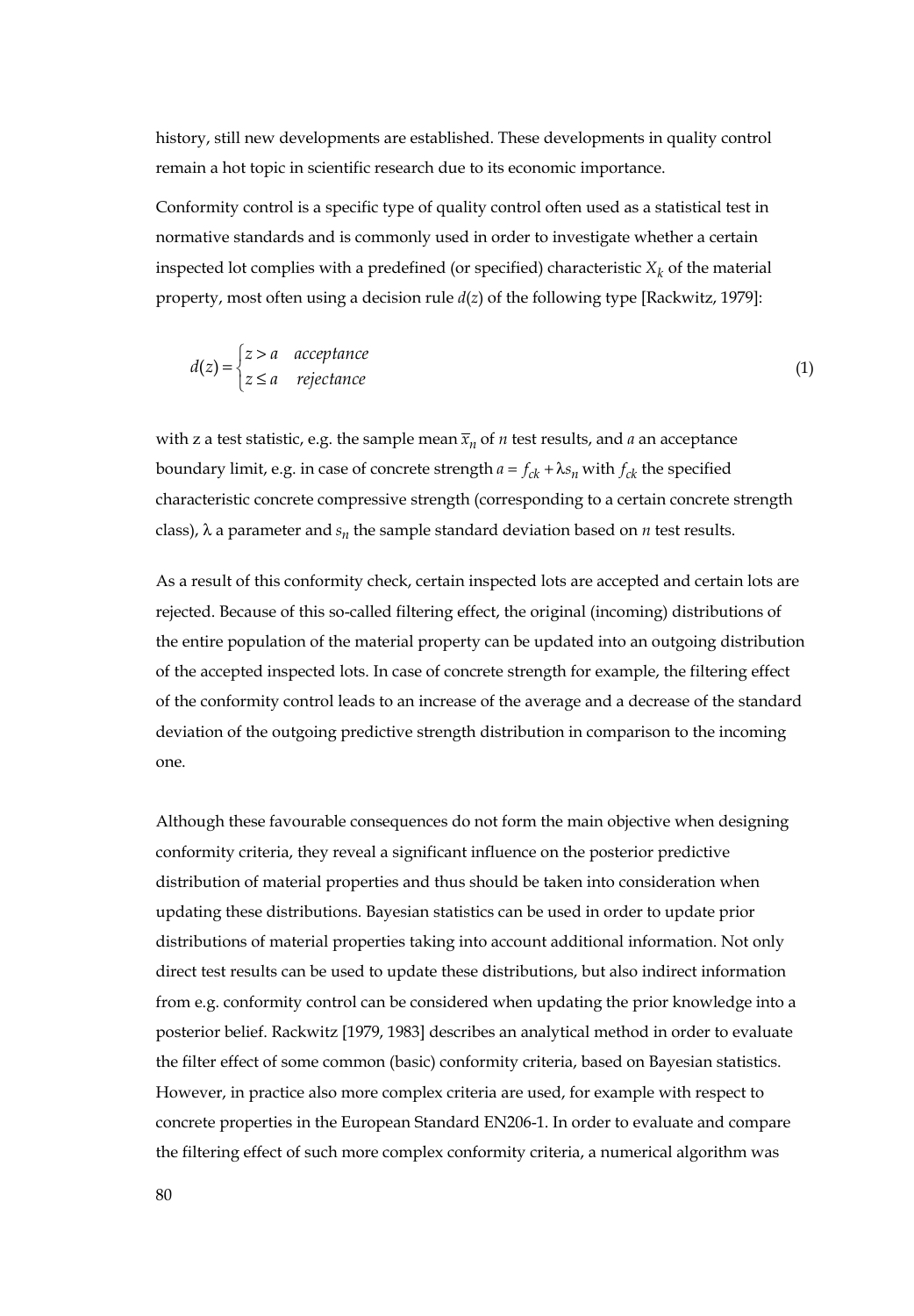developed by the author in [Caspeele, 2010] and [Caspeele and Taerwe, 2013], based on Bayesian updating techniques and numerical integration, taking into account prior information. Suitable prior information with respect to mechanical properties of currently applied concrete, reinforcing steel and prestressing steel can be found in e.g. [Caspeele and Taerwe, 2011a], [Jacinto et al., 2012], [Wisniewsky et al., 2012]. Further, the developed algorithm uses the operating characteristic of the considered conformity criteria, calculated using numerical Monte Carlo simulations, which also enables to take autocorrelation between consecutive test results into account.

Consequently, these updated distributions can be taken into account when performing structural analysis, especially in case of structural reliability calculations. In case of conformity control, a first analysis with respect to the influence on structural reliability calculations was performed by the author in [Caspeele, 2010], [Caspeele et al., 2013]. From these investigations it was found that conformity control of concrete may positively influence particularly the structural reliability of lightly reinforced concrete members exposed to compression or shear. It appears that it has a minor effect on members with a larger reinforcement ratio or members exposed to bending. Furthermore it enables to ensure a more homogeneous safety level, which is less dependent on parameter uncertainties.

# **2 Conformity control of material properties**

For design and production purposes a material property is characterized by a specified value  $X_k$ , which is commonly the 5% fractile of the theoretical distribution of the material property under consideration. In case of concrete for example, the concrete strength is commonly represented by the 5% fractile of the theoretical concrete strength distribution, i.e. the specified characteristic concrete compressive strength  $f_{ck}$  (Figure 1).

Design calculations for concrete structures according to the semi-probabilistic safety format of the Eurocodes are often based on this characteristic concrete strength  $f_{ck}$ . This implicitly implies that there exists sufficient control on the production process of concrete in order to ensure that – on average – the strength distribution which results from the production process is in accordance with the assumptions on which the design procedure is based.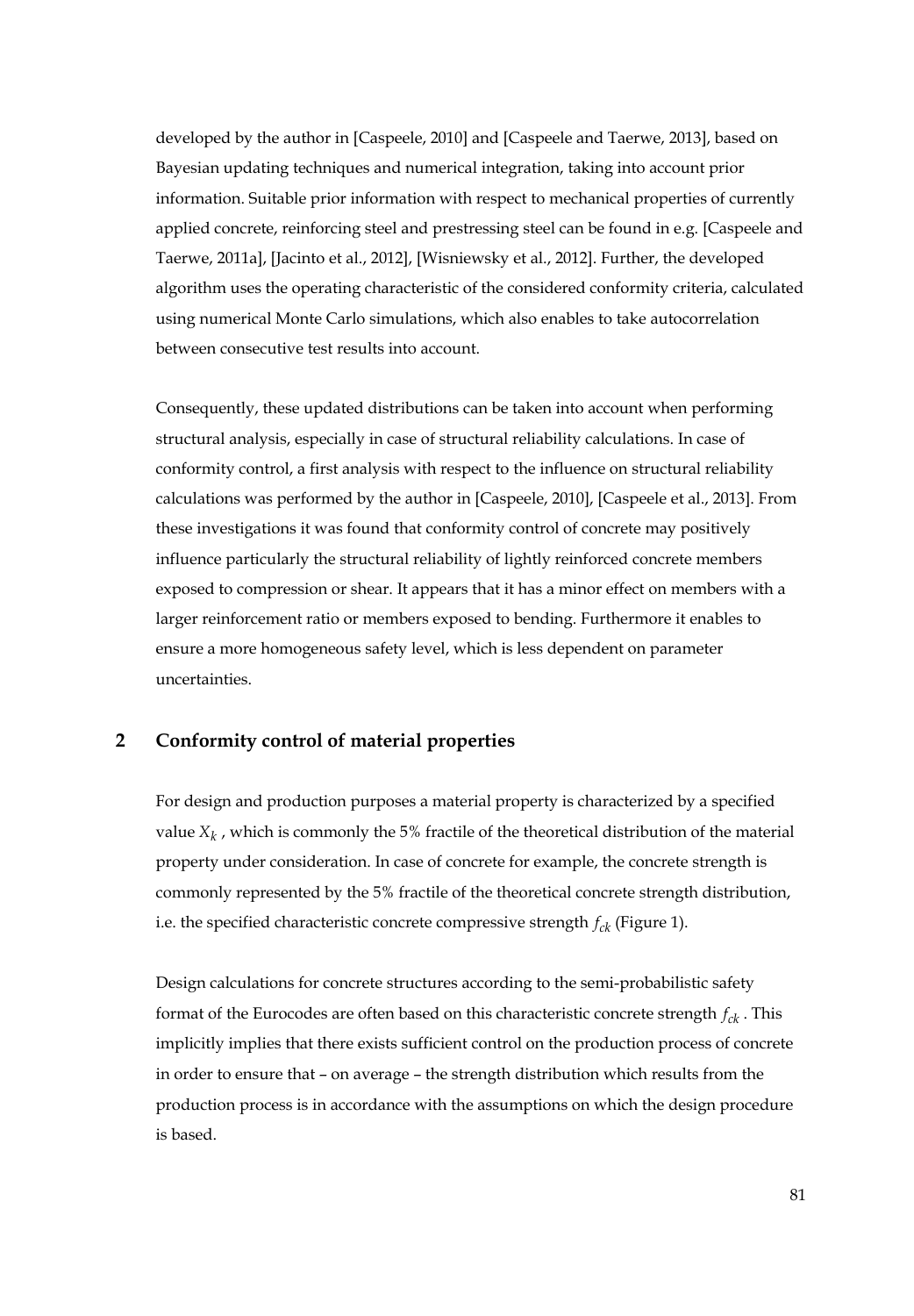In practice however, the fraction below the specified value will be smaller or higher than 5%. Designating by θ the fraction of the population below  $X_k$  in the offered strength distribution – also called the fraction defectives – it follows that:

$$
P[X \le X_k] = \Theta \tag{2}
$$

where X is the material property, considered as a random variable. In case concrete strength is considered, Equation 2 can be rewritten as:

$$
P[X \le f_{ck}] = \Theta \tag{3}
$$

which is illustrated in Figure 1.



*Figure 1: Theoretical and offered strength distributions in case of concrete compressive strength* 

For an assumed distribution function of the material property under consideration and for a given conformity criterion, one can calculate the probability that an inspection lot, characterized by a fraction defectives θ, is accepted. This probability is called the probability of acceptance and denoted as  $P_a$ . The function  $P_a(\theta)$  is called the operating characteristic of the criterion and is commonly abbreviated as OC-curve. Realizing that an inspection based on a sample of limited size introduces risks of taking the wrong decision, this OC-curve illustrates the discriminating capacity of a conformity criterion to distinguish "good" from "bad" productions. Analytical formulas in order to calculate these OC-curves in case of some simple conformity criteria are available in [Rackwitz, 1979, 1983] , [Taerwe, 1985, 1988], [Taerwe and Caspeele, 2006], [Caspeele, 2010], [Caspeele and Taerwe, 2011b]. However, for more complex conformity criteria or in case autocorrelation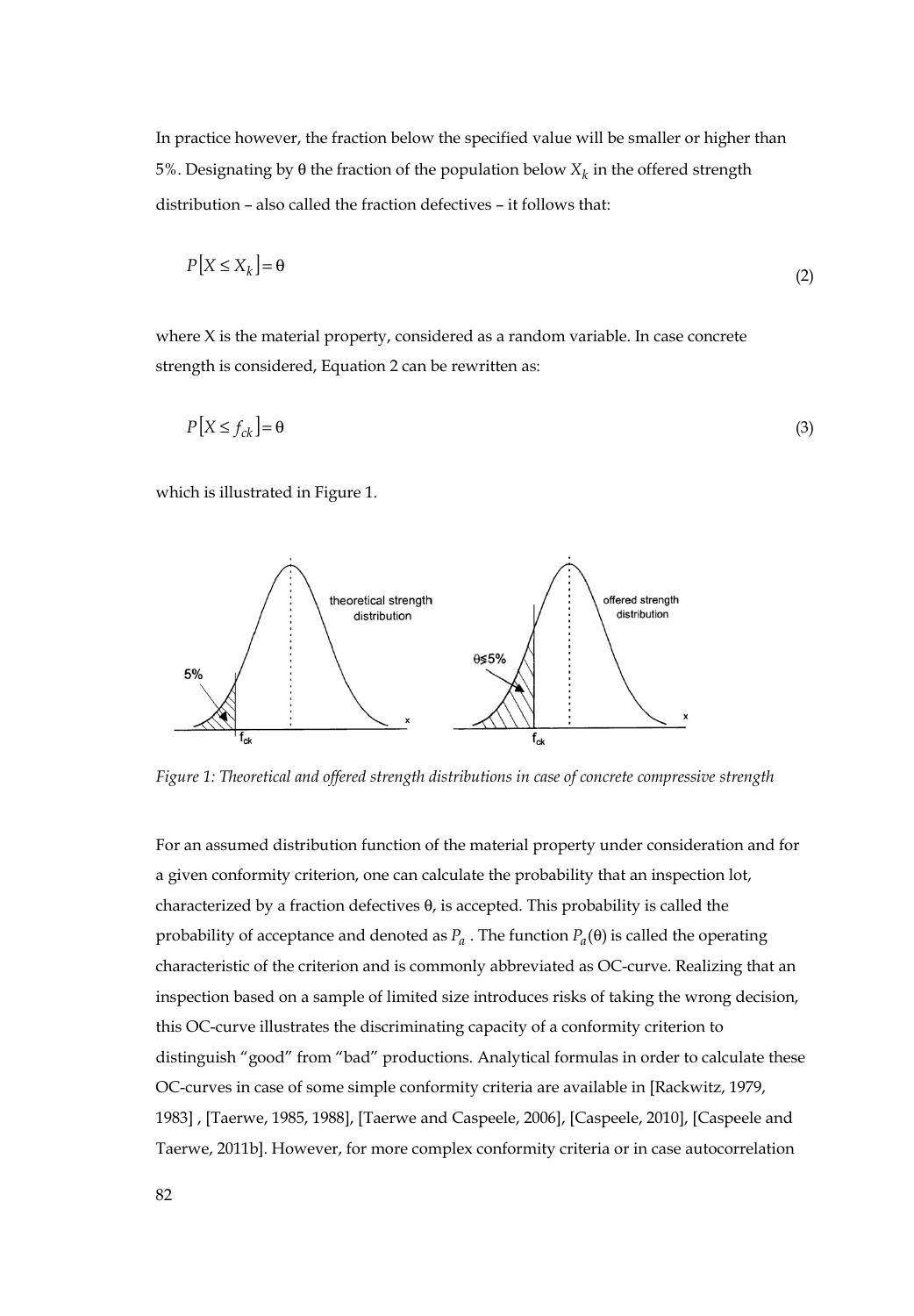between consecutive test results is deemed important to take into account, numerical Monte Carlo simulations can be used to calculate the OC-curves, which inherently also takes into account any dependency that exists between a set of conformity criteria. More information about the numerical calculation of OC-lines, with or without taking into account autocorrelation, is available in [Taerwe, 1985, 1987, 1988], [Taerwe and Caspeele, 2006], [Caspeele, 2010], [Caspeele and Taerwe, 2011b].

### **3 The filtering effect of conformity criteria**

#### *3.1 Principle*

The filter effect of conformity criteria results from the fact that – due to the conformity/non-conformity declaration – inspected lots are accepted or rejected. Because certain inspected lots with deficient quality are rejected from the accepted batches, conformity criteria inherently have a filtering effect on the distribution of the material property under consideration. The average quality of outgoing lots (after acceptance by conformity control) will be higher than the average quality of incoming lots (presented for conformity assessment), i.e. the fraction defectives decreases.

#### *3.2 Basic example*

0

In order to illustrate the basic idea of the filtering effect of conformity criteria, a simple (hypothetical) example is presented in this subsection. Consider for example a control scheme based on attributes which accepts the lot in case no more than *c* = 1 defective item is found in a sample of  $n = 30$  items and assume that only 2 different fraction defectives  $θ<sub>1</sub> = 2%$  and  $θ<sub>2</sub> = 10%$  can occur. Considering a binomial distribution for the fraction defectives, the probability of acceptance corresponding to these discrete fraction defectives can be calculated as follows:

$$
P_a(\theta_1) = \sum_{i=0}^{c=1} C_{30}^i 0.02^i 0.98^{30-i} = 0.879
$$
\n
$$
P_a(\theta_2) = \sum_{i=0}^{c=1} C_{30}^i 0.10^i 0.90^{30-i} = 0.184
$$
\n(5)

Assume that both fraction defectives each have an equal prior probability *p*′ of occurring. Bayes' theorem can be used to calculate the posterior probabilities (after acceptance by the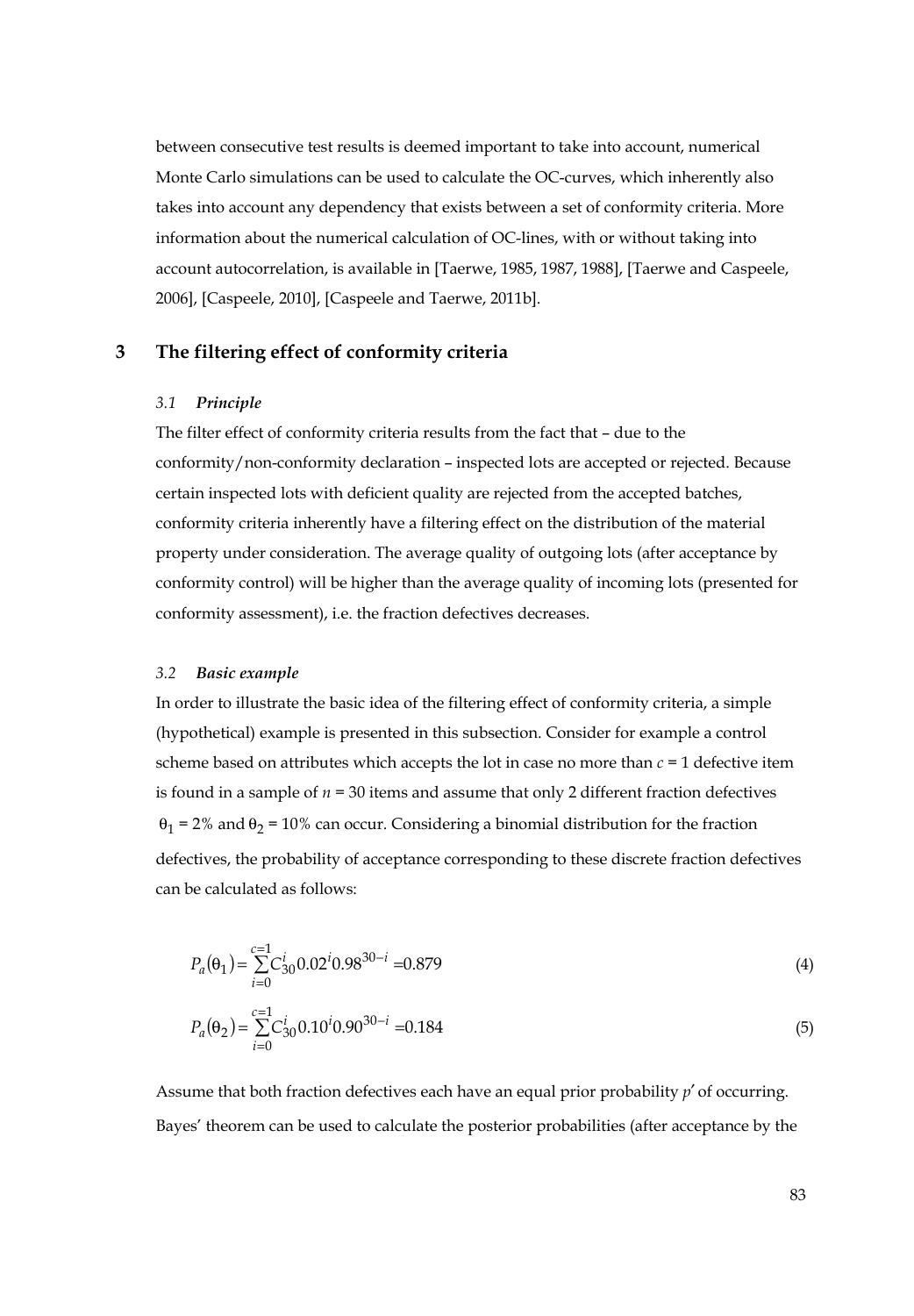conformity inspection), i.e. by taking into account the acceptance probability. The Bayesian updating rule for this case can be written as:

$$
P[\theta_i|acceptance] = \frac{P_a(\theta_i) p'(\theta_i)}{\sum_j P_a(\theta_j) p'(\theta_j)}
$$
\n(6)

and the posterior probabilities  $p''$  (conditional on the acceptance of the inspection lot) thus yield:

$$
p''(\theta_1) = P[\theta_1 | \text{acceptance}] = \frac{0.879 \cdot 0.5}{0.879 \cdot 0.5 + 0.184 \cdot 0.5} = 0.83 \tag{7}
$$

$$
p''(\theta_2) = P[\theta_2 | \text{acceptance}] = \frac{0.184 \cdot 0.5}{0.879 \cdot 0.5 + 0.184 \cdot 0.5} = 0.17
$$
\n(8)

The updating process is illustrated in Figures 2 and 3. Due to the probability of acceptance (associated to a certain conformity control scheme), it is found that in an accepted lot the probability of occurrence of a low quality sample (i.e. with high fraction defectives  $\theta_2$  ) will be lower than that of a high quality sample (i.e. with a low fraction defectives  $\theta_1$ ). Furthermore, the posterior mean fraction defectives is  $\theta_1 \cdot p''(\theta_1) + \theta_2 \cdot p''(\theta_2) = 3.4\%$ , which is lower than the prior mean of 6%. Thus, conformity control shifts the prior distribution towards lower fraction defectives.



*Figure 2: OC-curve and prior probabilities for the basic example*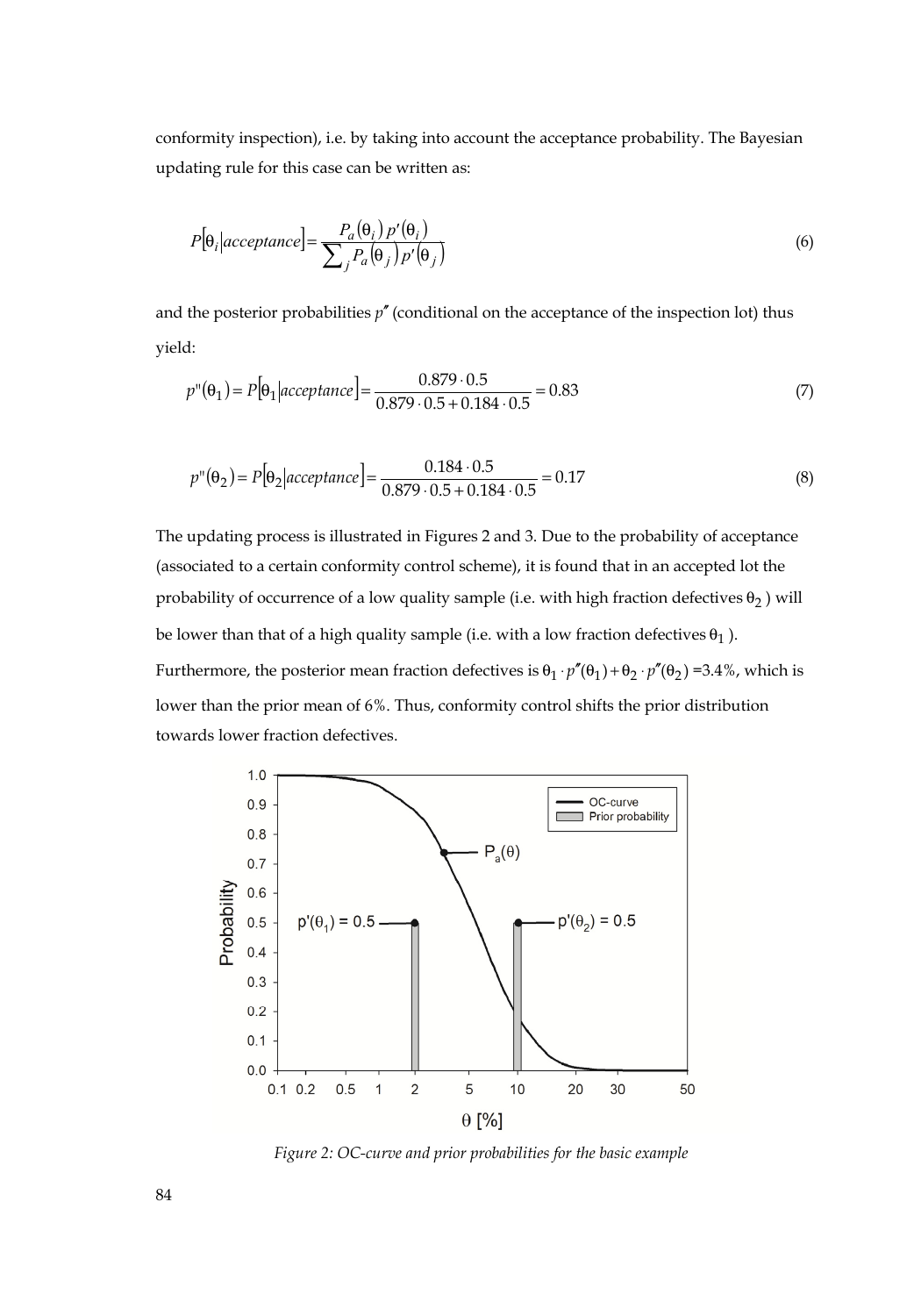

*Figure 3: OC-curve and posterior probabilities for the basic example* 

### *3.3 General formulation*

In case of continuous prior distributions, Equation 6 can be rewritten as follows:

$$
f_{\Theta,o}(\theta) = \frac{P_a(\theta) f_{\Theta,i}(\theta)}{\int P_a(\theta') f_{\Theta,i}(\theta') d\theta'}\tag{9}
$$

with  $f_{\Theta,i}(\theta)$  the prior distribution of the fraction defectives in incoming lots (designated '*i'*) and  $f_{\Theta,o}(\theta)$  the posterior distribution of the fraction defectives in outgoing or accepted lots (designated '*o*') .

However, in case of material properties it is more appropriate to update the parameters of the distribution of the population (i.e. the mean  $\mu$  and standard deviation  $\sigma$  in case of a normal distribution or  $μ_{ln X}$  and  $σ_{ln X}$  in case of a lognormal distribution, all considered as random variables), because this can then further be used in e.g. structural reliability analyses. In this case, the posterior joint density function of the parameters of the distribution of the material property is given by:

$$
f''_{M,\Sigma}(\mu,\sigma) = \frac{P_a(\mu,\sigma) f'_{M,\Sigma}(\mu,\sigma)}{\iint P_a(\mu',\sigma') f'_{M,\Sigma}(\mu',\sigma') d\mu' d\sigma'}
$$
(10)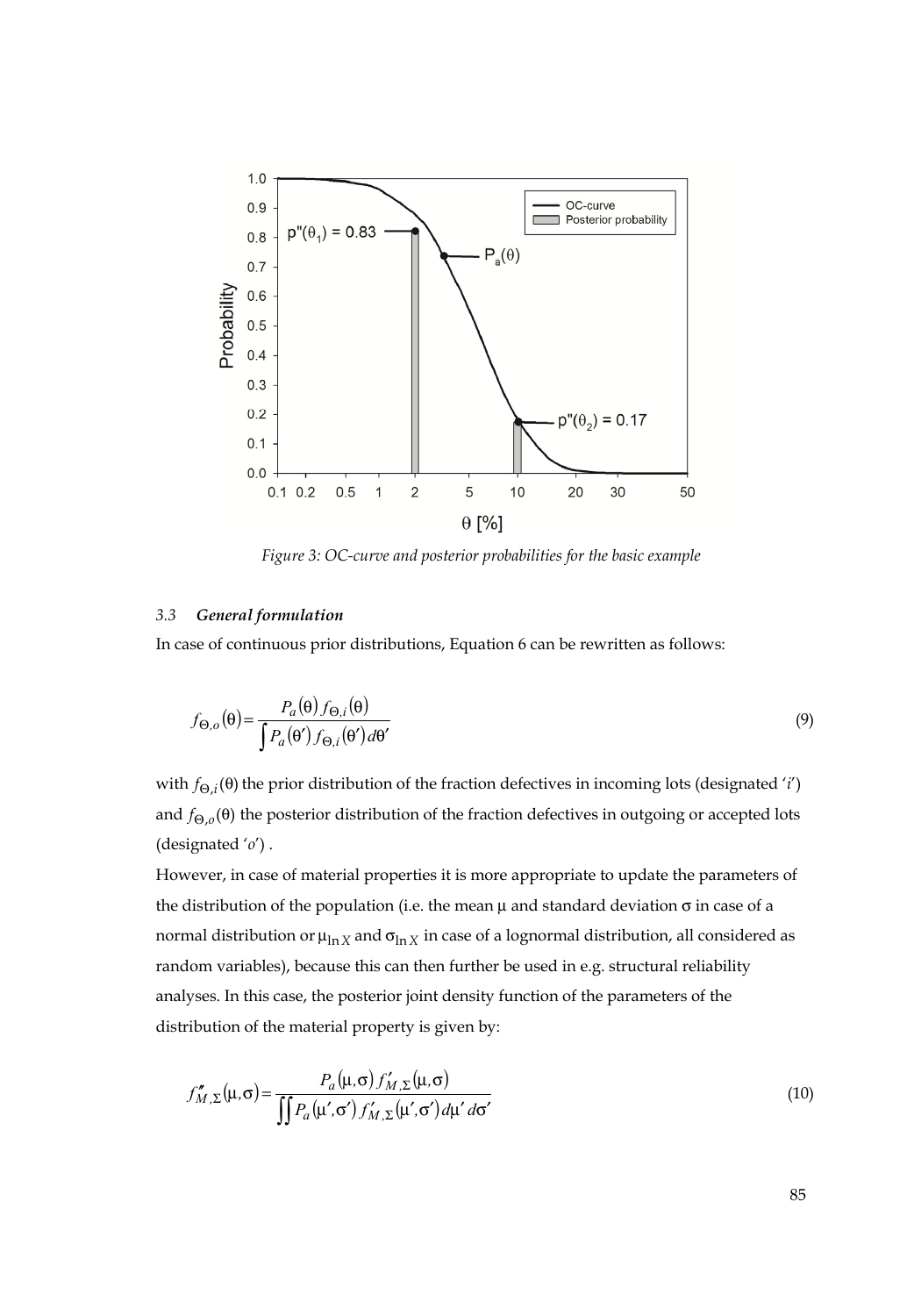with  $f'_{M,\Sigma}(\mu,\sigma)$  the prior joint density function of  $\mu$  and  $\sigma$  and  $f''_{M,\Sigma}(\mu,\sigma)$  their posterior joint density. Consequently, the posterior predictive distribution of the material property *X* can then be calculated according to:

$$
f''_X(x) = \iint f_X(x|\mu, \sigma) f''_{M, \Sigma}(\mu, \sigma) d\mu d\sigma
$$
\n(11)

Different types of prior information can be used, depending on the objective of the analysis. However, in case these priors are used for updating the distribution of material properties due to a one-sided conformity decision rule (only verifying a lower or upper limit), only informative priors can be used. The use of non-informative priors is not possible, because the shape of the operating characteristic curve in that case does not allow to update uniform distributions. For many practical situations a suitable conjugate prior for the parameters of the distribution of the material property is given by a normal-gamma distribution or a lognormal-gamma distribution [Rackwitz, 1983], [Gelman, 2004]. The latter distribution is defined as:

$$
f_{M,\Sigma}(\mu,\sigma|\bar{x}_{ln X},n,s_{ln X},v)
$$
  
=  $\frac{\sqrt{n}}{\sqrt{2\pi\mu\sigma_{ln X}}} exp\left[-\frac{1}{2}\left(\frac{ln\mu-\bar{x}_{ln X}}{\sigma_{ln X}/\sqrt{n}}\right)^{2}\right] \frac{\left(\frac{1}{2}v(s^{*}/\sigma)^{2}\right)^{\nu-1}exp\left(-\frac{1}{2}v(s^{*}/\sigma)^{2}\right)}{\Gamma(v/2)}\frac{vs^{*2}}{\sigma^{3}}$  (12)

with

$$
s^* \approx \frac{\exp(\bar{x}_{\ln X})}{\exp(-s_{\ln X}^2/2)} \sqrt{\exp(s_{\ln X}^2) - 1}
$$
\n(13)

Prior information can be collected from literature, e.g. in [Rackwitz, 1983],[Caspeele and Taerwe, 2011a] for concrete, in [Jacinto et al., 2012] for reinforcing steel and [Wisniewsky et al., 2012] for prestressing steel. More accurate prior information can also be obtained by Bayesian updating of these priors using additional test results (see e.g. [Raiffa and Schlaifer, 1969], [Box and Tiao, 1973], [Diamantidis et al., 2001]), or they can be estimated using maximum-likelihood estimators [Rackwitz, 1983] or by using a bootstrapping technique in case a limited amount of test date is available [Caspeele, 2010].

From Equation 10 it is observed that the posterior joint probability density function  $f''_{M,\Sigma}(\mu,\sigma)$  is proportional to: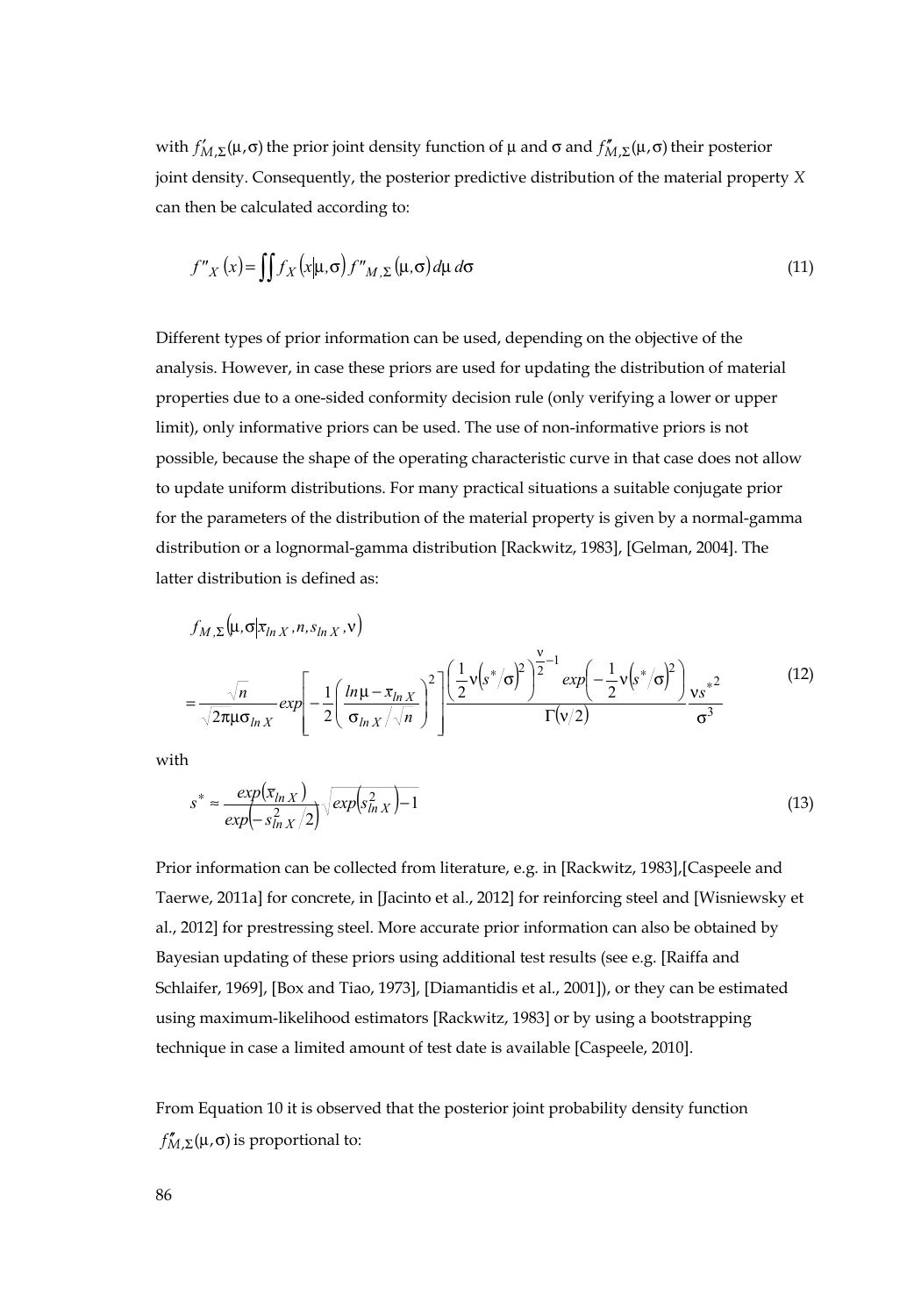$$
f''_{M,\Sigma}(\mu,\sigma) \propto P_a(\mu,\sigma) f'_{M,\Sigma}(\mu,\sigma) \tag{14}
$$

which can be evaluated using numerical integration. A practical calculation algorithm based on numerical integration and Markov Chain Monte Carlo simulations using a cascade Metropolis-Hastings algorithm was previously developed by the author. More details about this methodology are described in [Caspeele, 2010] and [Caspeele and Taerwe, 2013].

In [Caspeele and Taerwe, 2013] the methodology was also applied to quantify the filtering effect of conformity control on the strength distribution of concrete and a few results are repeated in this section to illustrate the phenomenon. As an example of the updating procedure with respect to the parameters of the concrete strength distribution, the prior and posterior joint density function  $f'_{M,\Sigma}(\mu,\sigma)$  and  $f''_{M,\Sigma}(\mu,\sigma)$  are illustrated in Figure 4 in case of a concrete class C25 (ready-mixed concrete) with suggested prior hyperparameters  $\overline{x}_{\ln X}$  = 3.65,  $n'$  = 2,  $s_{\ln X}$  = 0.12 and  $v'$  = 4 according to [Rackwitz, 1983] and conformity criteria for concrete strength according to EN206-1 : 2000. The effect on the predictive concrete distribution is illustrated in Figure 5.



*Figure 4: Contour plot of the prior (left) and posterior (right) joint density function of the parameters for the concrete strength distribution corresponding to a concrete class C25 after conformity control based on the conformity criteria under consideration (A colour figure is available at www.heronjournal.nl.)*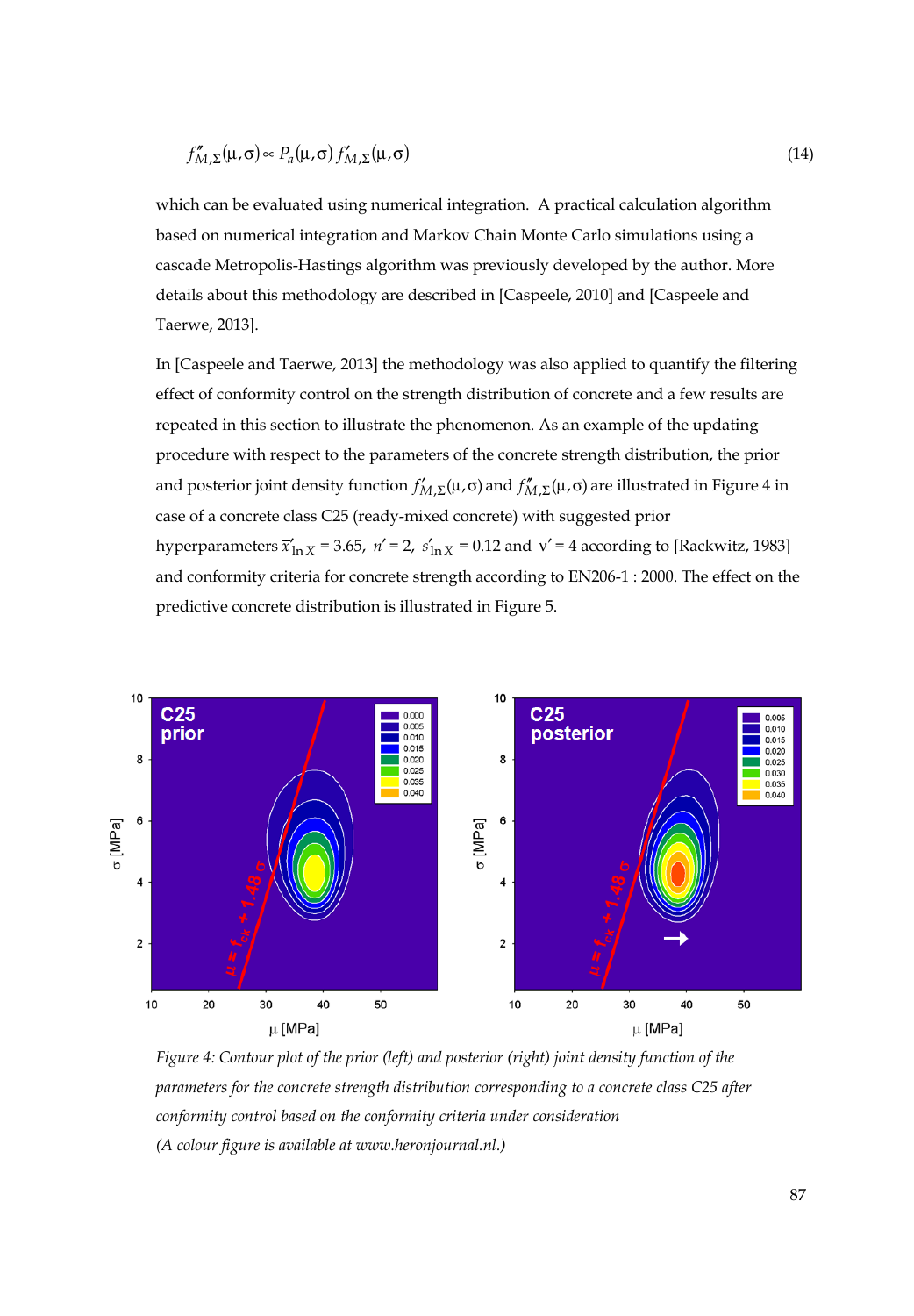

*Figure 5: Prior and posterior predictive concrete strength distributions for a C25 concrete class after conformity control based on the conformity criteria under consideration* 

In comparison to the associated prior distribution, the posterior distribution is shifted slightly towards a higher mean and a smaller standard deviation, as could be expected based on the filtering effect of conformity criteria as observed in the basic example. Furthermore, it is seen that both effects positively contribute towards a lower fraction defectives.

## **4 Influence on structural reliability calculations**

Since some batches of concrete are rejected after conformity assessment, the mean of the strength distribution of accepted concrete lots increases and the standard deviation decreases compared to the population submitted for conformity inspection [Rackwitz, 1983], [Caspeele, 2010]. The probability that the compressive concrete strength is lower than a specified design value, will thus be reduced. As a consequence, this influences the failure probability (or the more conventional reliability index) of concrete structures.

As an example, the influence of the EN 206-1 conformity criteria on the reliability index is investigated, considering prior distributions based on an extensive database of strength results [Rackwitz, 1983]. The filter effect with respect to the concrete strength distribution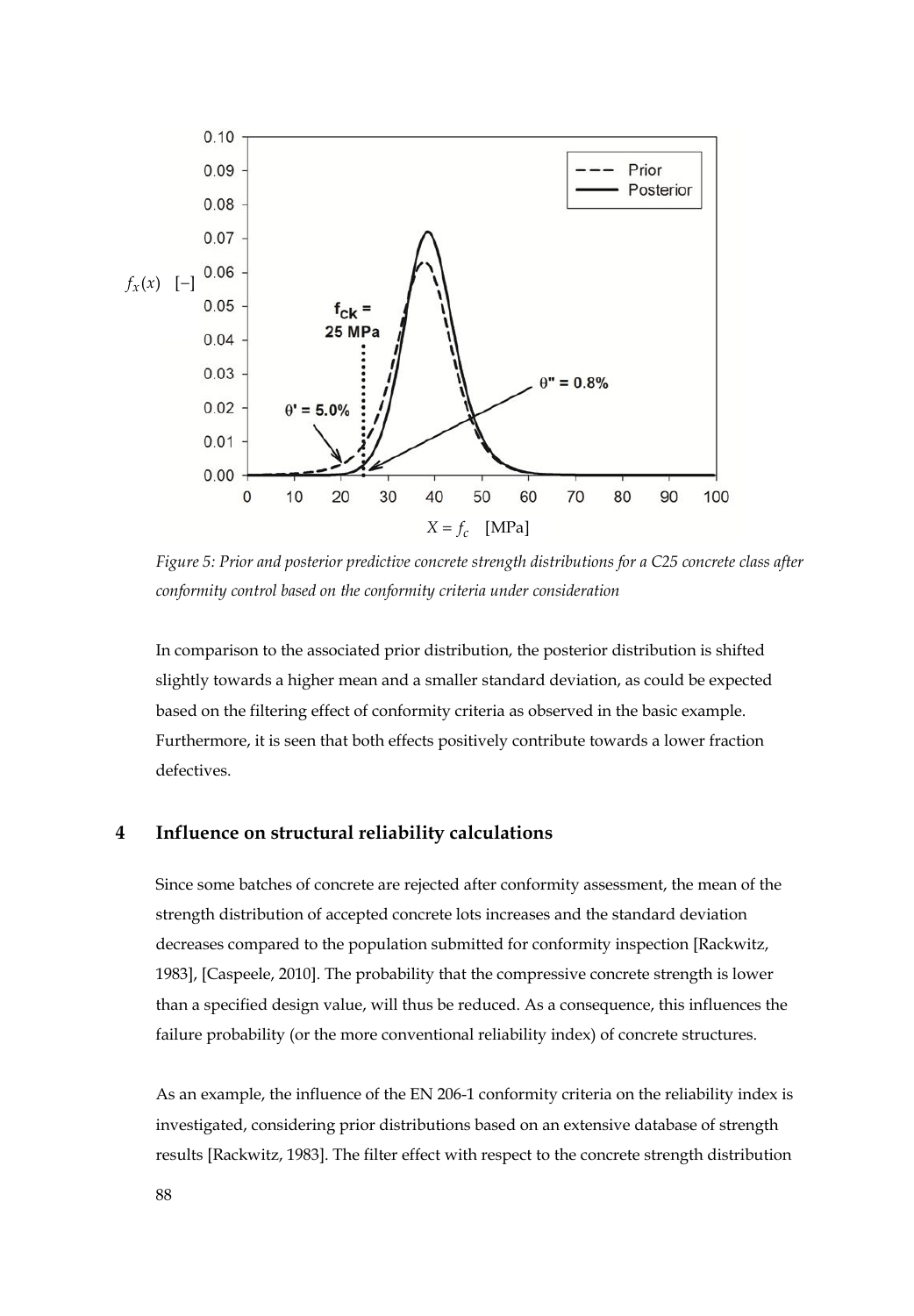is calculated according to the method described in [Caspeele and Taerwe, 2013] and the results for different concrete classes are provided in Table 1 in terms of the characteristics of the joint density function of the mean and standard deviation of the concrete strength distribution and in Table 2 in terms of the characteristics of the predictive concrete strength

*Table 1: Characteristics (mean of the mean, standard deviation of the mean, mean of the standard deviation and standard deviation of the standard deviation) of the prior (incoming, 'i') and posterior (outgoing, 'o') joint density function for concrete strength* 

|                               | C15  | C <sub>25</sub> | C <sub>35</sub> | C45  |  |
|-------------------------------|------|-----------------|-----------------|------|--|
| $\mu_{\mu,i}$ [MPa]           | 28.9 | 37.5            | 46.3            | 52.8 |  |
| $\sigma_{\mu,i}$ [MPa]        | 4.60 | 5.10            | 4.50            | 3.65 |  |
| $\mu_{\sigma,i}$ [MPa]        | 5.02 | 5.45            | 5.01            | 4.42 |  |
| $\sigma_{\sigma,i}$ [MPa]     | 1.53 | 1.58            | 1.53            | 1.40 |  |
| $\upmu_{\mu, \text{o}}$ [MPa] | 30.0 | 39.0            | 47.6            | 54.3 |  |
| $\sigma_{\mu,\sigma}$ [MPa]   | 3.49 | 3.55            | 3.23            | 2.39 |  |
| $\mu_{\sigma,o}$ [MPa]        | 4.79 | 5.13            | 4.69            | 4.00 |  |
| $\sigma_{\sigma,o}$ [MPa]     | 1.37 | 1.41            | 1.32            | 1.11 |  |

*Table 2: Mean and standard deviation of prior and posterior predictive concrete strength distributions as well as the corresponding fraction defectives* 

|                                                  | C15   | C <sub>25</sub> | C <sub>35</sub> | C45   |
|--------------------------------------------------|-------|-----------------|-----------------|-------|
| $\mu_i$ [MPa]                                    | 28.9  | 37.5            | 46.3            | 52.8  |
| $\sigma_i$ [MPa]                                 | 6.80  | 7.44            | 6.73            | 5.74  |
| $\theta_i$ [%]                                   | 2.9   | 5.0             | 4.7             | 8.1   |
| $\mu_o$ [MPa]                                    | 30.0  | 39.2            | 47.8            | 54.3  |
| $\sigma$ <sub>o</sub> [MPa]                      | 5.90  | 6.13            | 5.61            | 4.64  |
| $\theta_o$ [%]                                   | 0.4   | 0.8             | 1.0             | 1.9   |
| $\mu_o / \mu_i$ [-]                              | 1.035 | 1.046           | 1.031           | 1.027 |
| $\sigma$ <sub>o</sub> $/\sigma$ <sub>i</sub> [-] | 0.867 | 0.825           | 0.834           | 0.808 |
|                                                  |       |                 |                 |       |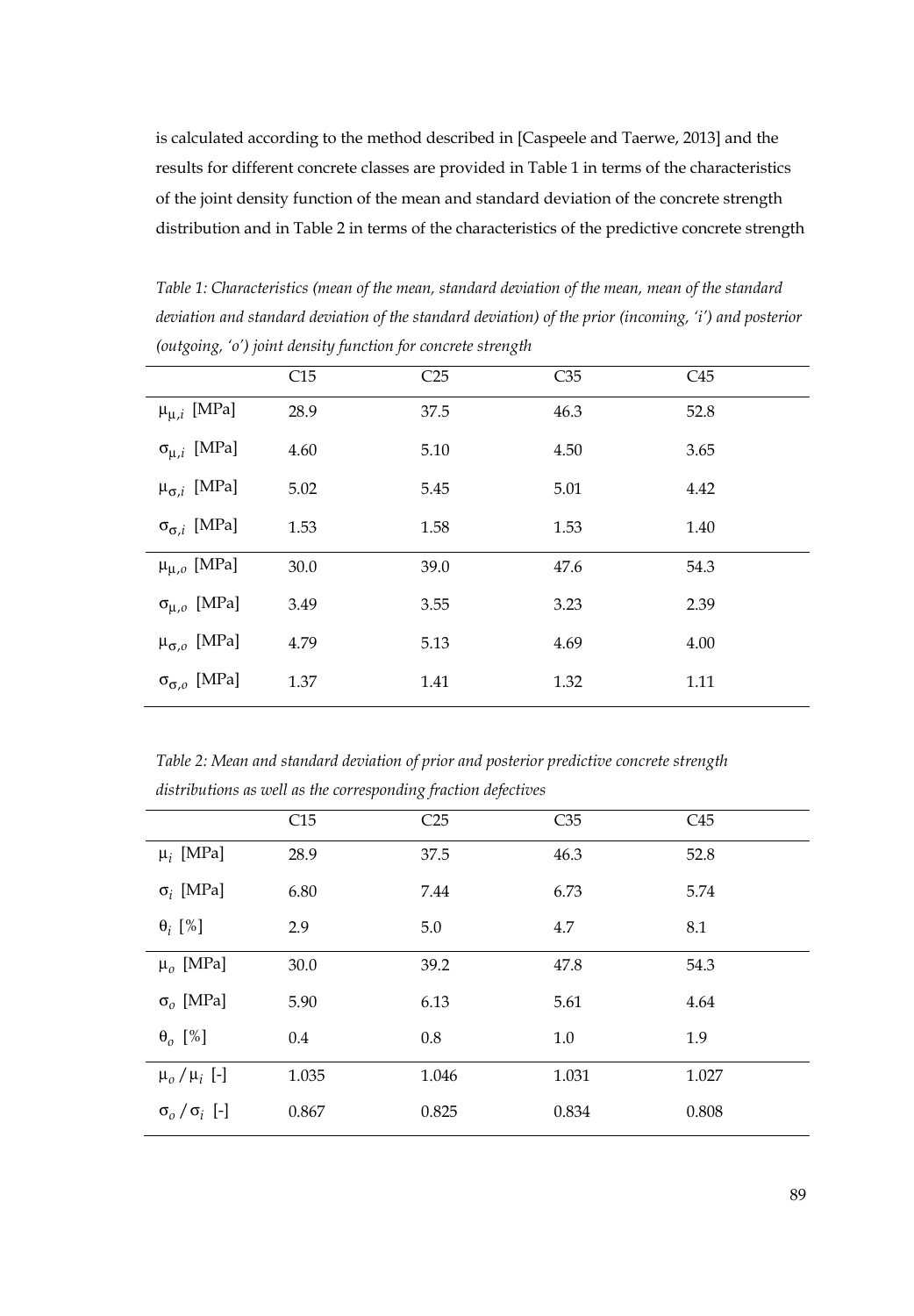distribution. These values are based on (1) a lognormal distribution for the concrete strength, (2) prior information according to [Rackwitz, 1983] and (3) conformity control according to EN206-1.

Consequently, the structural reliability of reinforced concrete members are analysed by a full-probabilistic Level II analysis (i.e. the First-Order Reliability Method, FORM). In general, the limit state function is written as follows:

$$
g(X) = K_R R - K_E (G + Q_{50})
$$
\n(15)

where

| $K_R$    | is the model uncertainty related to the structural resistance R |
|----------|-----------------------------------------------------------------|
| $K_F$    | is the model uncertainty related to the load effect E           |
| G        | is the permanent load                                           |
| $Q_{50}$ | is the imposed load related here to a 50-year reference period. |

The structural resistance of a short axially loaded concrete column under compression is considered to be given by:

$$
R = R(X) = K_{R,col} \left( \alpha_{cc} b h f_c + \rho b h f_y \right)
$$
\n(16)

while for a concrete beam subjected to bending this is given by:

 $\overline{a}$ 

$$
R = R(\underline{X}) = K_{R,bend} \rho b (h-a) f_y \left[ h-a - 0.5 \rho (h-a) \frac{f_y}{\alpha_{cc} f_c} \right]
$$
(17)

where

 $K_{R,col}$  is the resistance uncertainty for a column subjected to compression

 $K_{R \text{ bond}}$  is the resistance uncertainty for a beam subjected to bending

 $\alpha_{cc}$  is the coefficient for the long-term effects on  $f_c$ 

*b* is the width of the cross-section of the concrete column/beam

- *h* is the height of the cross-section of the concrete column/beam
- *f<sub>c</sub>* is the concrete compressive strength

ρ is the reinforcement ratio

90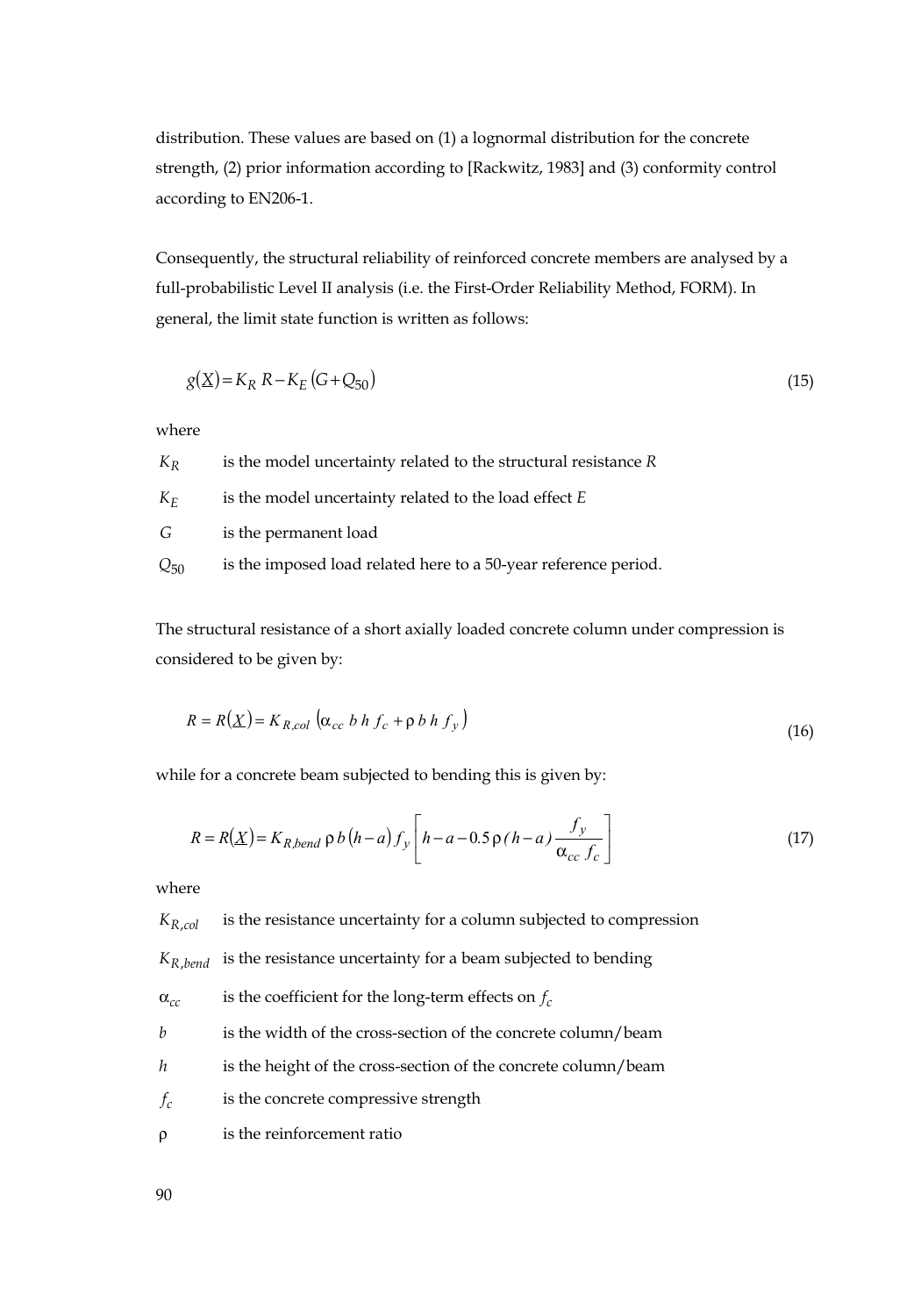- $f_y$  is the yield strength of the reinforcement
- - *a* is the distance between the axis of the reinforcement and the surface of the concrete beam.

Further, the design guidelines provided in EN 1992-1-1 : 2008 are taken into account when defining the design values of the variables and for the determination of the design loads. The concrete strength class considered in the design is C30/37. The probabilistic models for the basic variables as explained in [Caspeele et al., 2013] are also considered here. These probabilistic models are in accordance with the Probabilistic Model Code [JCSS, 2006] and other background materials of JCSS [Holicky and Sykora, 2011].

Based on FORM calculations and taking into account the filter effect of the conformity criteria on the predictive strength distributions according to the results of Table 2 (i.e. considering different possible concrete classes which are actually casted), the results of the filter effect with respect to the structural reliability index are given in Table 3 for the case of concrete columns subjected to compression and in Table 4 for the case of concrete beams subjected to bending. Different reinforcement ratios ρ are considered, while the load ratio  $\chi = Q_k / (G_k + Q_k)$  based on the characteristic values is kept constant with a value of 0.5.

|              |                       | C15  | C <sub>25</sub> | C <sub>35</sub> | C45  |
|--------------|-----------------------|------|-----------------|-----------------|------|
|              | $\beta_i$ [-]         | 3.11 | 3.81            | 4.53            | 5.01 |
| $\rho = 2\%$ | $\beta_o$ [-]         | 3.23 | 4.08            | 4.72            | 5.17 |
|              | $\beta_o/\beta_i$ [-] | 1.07 | 1.07            | 1.04            | 1.03 |
|              | $\beta_i$ [-]         | 3.28 | 3.82            | 4.38            | 4.76 |
| $\rho = 4\%$ | $\beta_o$ [-]         | 3.43 | 4.02            | 4.52            | 4.88 |
|              | $\beta_o/\beta_i$ [-] | 1.05 | 1.05            | 1.03            | 1.03 |
|              | $\beta_i$ [-]         | 3.36 | 3.80            | 4.26            | 4.58 |
| $\rho = 6\%$ | $\beta_o$ [-]         | 3.47 | 3.95            | 4.37            | 4.68 |
|              | $\beta_o/\beta_i$ [-] | 1.03 | 1.04            | 1.03            | 1.02 |

*Table 3: Influence of conformity control by EN 206-1 on the reliability index of a concrete column, considering different concrete classes and reinforcement ratios*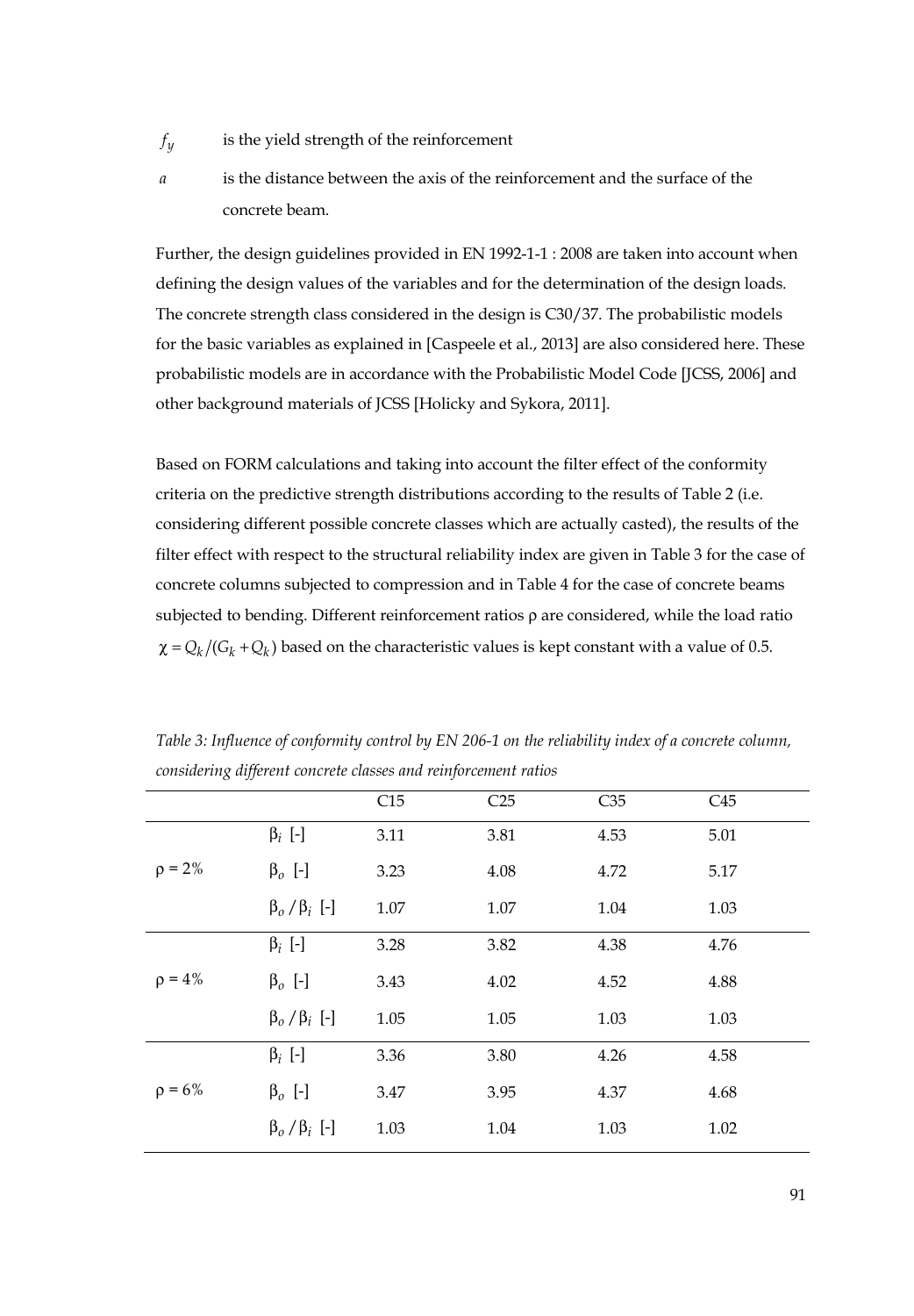The influence of conformity control on the structural reliability index is more pronounced for the example of the concrete column compared to the example of the concrete beam. Furthermore, in case of the concrete column the filter effect decreases with an increasing reinforcement ratio, while in case of the concrete beam it increases with increasing reinforcement ratio ρ. The increase in reliability index is about 2% to 7% in case of the column. The filtering effect on the reliability index will increase even more in case the incoming population is of lower quality compared to the general concrete quality considered as prior distributions in [Rackwitz, 1983].

# **5 Variance reducing effect of concrete conformity control on structural reliability analyses under parameter uncertainties**

As the standard deviation of the concrete strength distribution decreases, conformity criteria also have a filtering effect on the uncertainty with respect to the reliability index, i.e. they have a variance reducing effect when the reliability index itself is considered as a variable due to the parameter uncertainties of the influencing variable in the structural reliability analysis. As a result, the structural reliability index becomes less vulnerable with respect to parameter uncertainties. In this section, a methodology to quantify this effect is explained and consequently the effect is quantified for concrete columns and beams in case of concrete strength conformity control according to EN 206-1:2000.

|                |                       | C15  | C <sub>25</sub> | C35  | C45  |
|----------------|-----------------------|------|-----------------|------|------|
|                | $\beta_i$ [-]         | 3.57 | 3.62            | 3.66 | 3.67 |
| $\rho = 0.5\%$ | $\beta_o$ [-]         | 3.58 | 3.63            | 3.66 | 3.67 |
|                | $\beta_o/\beta_i$ [-] | 1.00 | 1.00            | 1.00 | 1.00 |
|                | $\beta_i$ [-]         | 3.58 | 3.70            | 3.77 | 3.80 |
| $\rho = 1.0\%$ | $\beta_o$ [-]         | 3.61 | 3.72            | 3.78 | 3.81 |
|                | $\beta_o/\beta_i$ [-] | 1.01 | 1.01            | 1.00 | 1.00 |
|                | $\beta_i$ [-]         | 3.57 | 3.78            | 3.89 | 3.95 |
| $\rho = 1.5\%$ | $\beta_o$ [-]         | 3.63 | 3.81            | 3.91 | 3.95 |
|                | $\beta_o/\beta_i$ [-] | 1.02 | 1.01            | 1.00 | 1.00 |

*Table 4: Influence of conformity control by EN 206-1 on the reliability index of a concrete slab, considering different concrete classes and reinforcement ratios*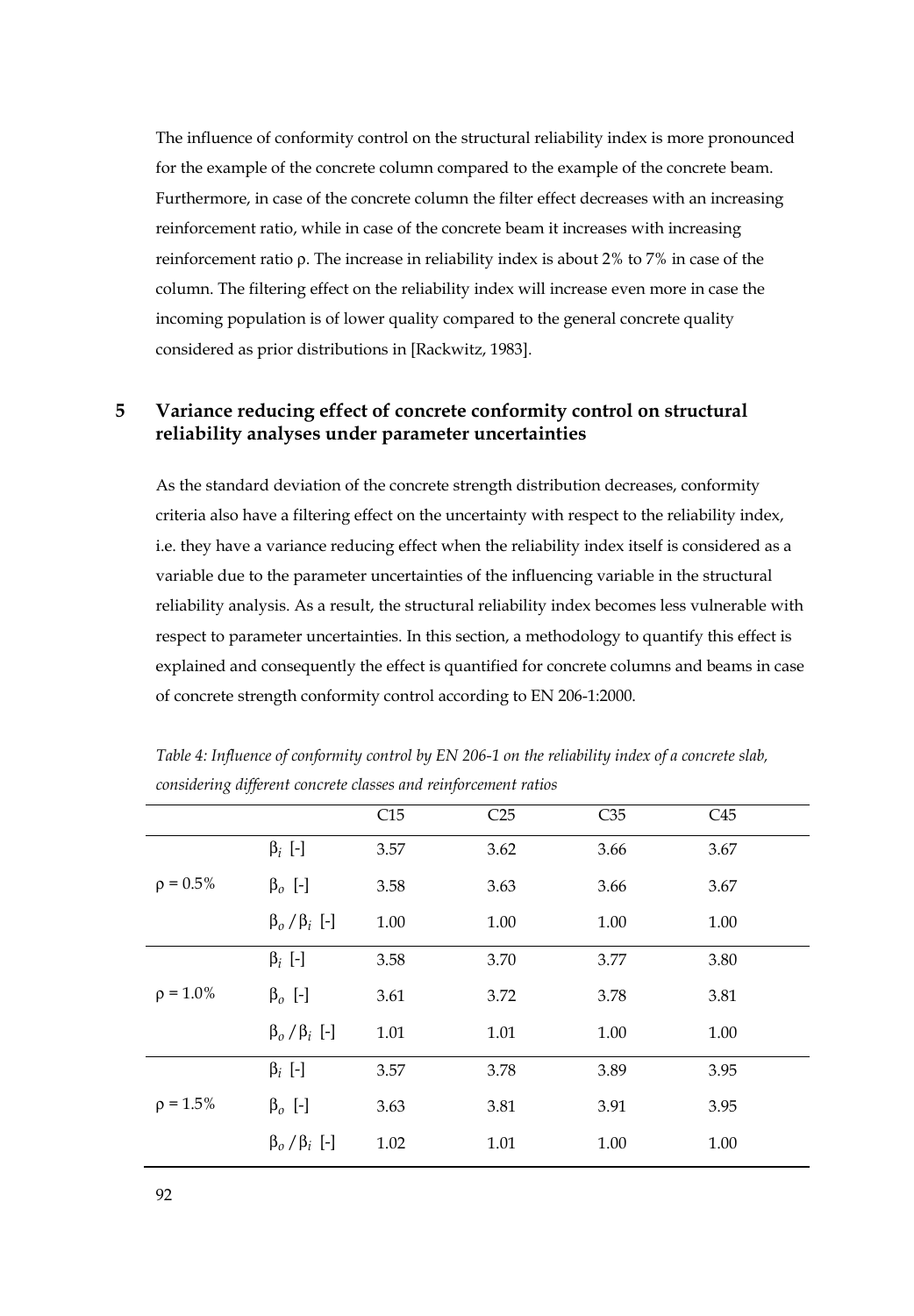The first-order Taylor approximation with respect to the standard deviation of the uncertain reliability index *B* =  $β(θ)$  as mentioned in [Der Kiureghian, 2008] can be used for estimating the variance of the uncertain reliability index considering parameter uncertainties. In case only the parameter uncertainties with respect to the concrete strength distribution are taken into account, i.e. regarding the mean  $\mu_{fc}$  and standard deviation  $\sigma_{fc}$ , the Taylor approximation reduces to:

$$
\sigma_B^2 \approx (\nabla_{\underline{\Theta}} \beta)_{\underline{M}_{\phi}}^T \Sigma_{\partial \partial} (\nabla_{\underline{\Theta}} \beta)_{\underline{M}_{\phi}}
$$
\n
$$
= \left[ \frac{\partial \beta}{\partial \mu_{f_c}} \bigg|_{\mu_{\mu_{f_c}}, \mu_{\sigma_{f_c}}} \frac{\partial \beta}{\partial \sigma_{f_c}} \bigg|_{\mu_{\mu_{f_c}}, \mu_{\sigma_{f_c}}} \right] \left[ \frac{\sigma_{\mu_{f_c}}^2}{\sigma_{\sigma_{f_c}}^2} \frac{0}{\sigma_{\sigma_{f_c}}^2} \right] \left[ \frac{\partial \beta}{\partial \sigma_{f_c}} \bigg|_{\mu_{\mu_{f_c}}, \mu_{\sigma_{f_c}}} \right]
$$
\n(18)

and the standard deviation of the uncertain reliability index *B* thus yields:

$$
\sigma_B \approx \sqrt{\left(\frac{\partial \beta}{\partial \mu_{f_c}}\bigg|_{\mu_{\mu_{f_c}},\mu_{\sigma_{f_c}}}\right)^2 \sigma_{\mu_{f_c}}^2 + \left(\frac{\partial \beta}{\partial \sigma_{f_c}}\bigg|_{\mu_{\mu_{f_c}},\mu_{\sigma_{f_c}}}\right)^2 \sigma_{\sigma_{f_c}}^2}
$$
(19)

In [Ditlevsen & Madsen, 1996] the following expression is derived for the derivative of the reliability index β to a certain parameter  $\vartheta$  (adjusted with respect to the sign convention):

$$
\frac{\partial \beta}{\partial \vartheta} = -\underline{\alpha}^T \cdot \left(\frac{\partial u}{\partial \vartheta}\right)_{u=u^*}
$$
\n(20)

with  $\alpha$  the vector of sensitivity factors and  $u^*$  the design point in the Gaussian space of the variables.

In case the variables of the structural reliability problem are considered independent of the concrete strength variable *X* and this variable is normally distributed, the derivatives of the reliability index with respect to the mean and standard deviation yield: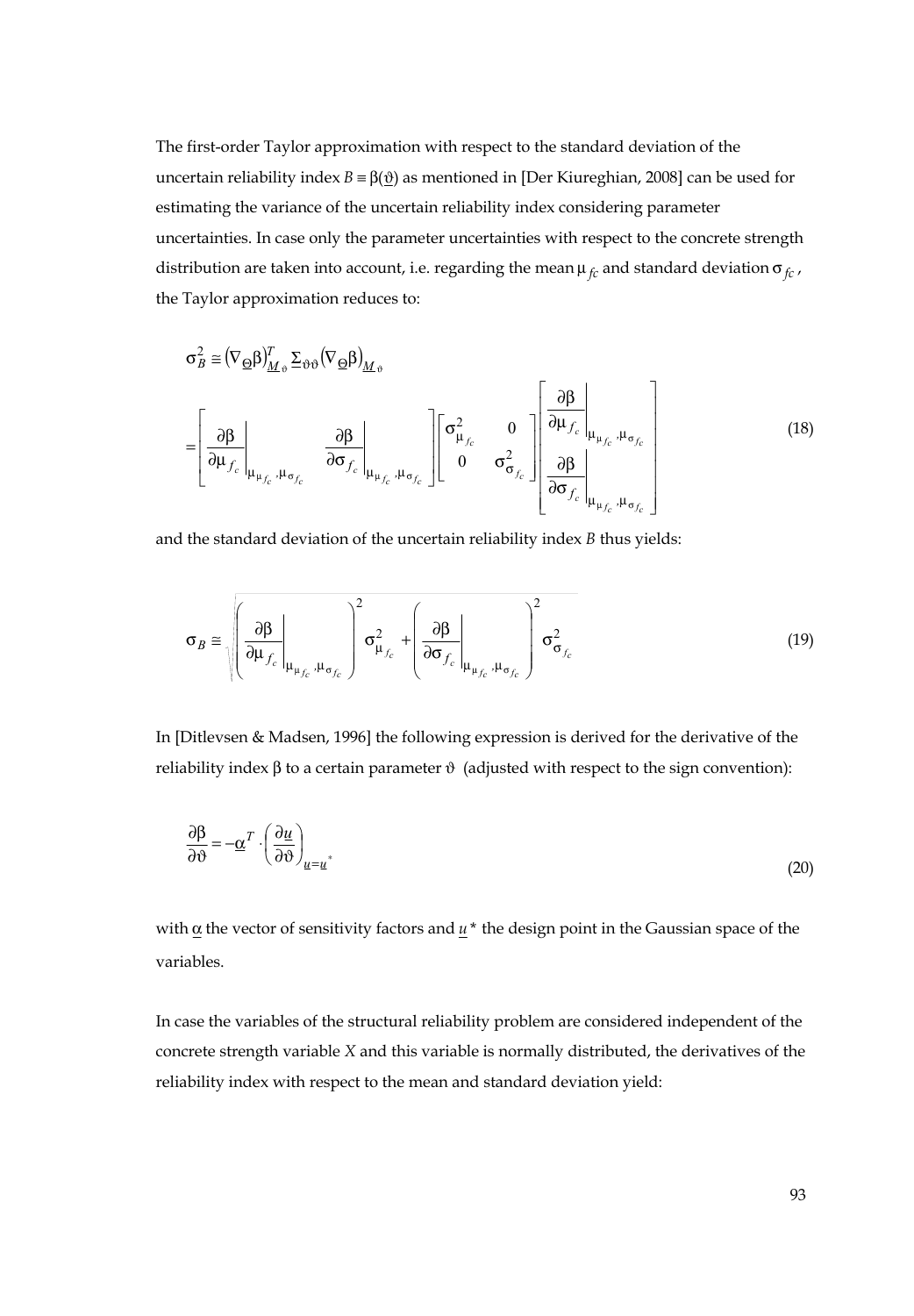$$
\frac{\partial \beta}{\partial \mu_{f_c}} = -\alpha_{f_c} \frac{\partial}{\partial \mu_{f_c}} \left( \frac{x - \mu_{f_c}}{\sigma_{f_c}} \right) = \frac{\alpha_{f_c}}{\sigma_{f_c}}
$$
(21)

$$
\frac{\partial \beta}{\partial \sigma_{f_c}} = -\alpha_{f_c} \frac{\partial}{\partial \sigma_{f_c}} \left( \frac{x - \mu_{f_c}}{\sigma_{f_c}} \right) = \alpha_{f_c} \left( \frac{x - \mu_{f_c}}{\sigma_{f_c}^2} \right)_{u_{f_c} = u_{f_c}^*} = \frac{\alpha_{f_c} u_{f_c}^*}{\sigma_{f_c}} = -\frac{\alpha_{f_c}^2 \beta}{\sigma_{f_c}}
$$
(22)

with  $\alpha_{fc}$  the sensitivity factor for the concrete strength.

Based on Equation 19 and taking into account Equations 21 and 22, the standard deviation of the uncertain reliability index *B* is found to be:

$$
\sigma_B \approx \sqrt{\left(\frac{\alpha_{f_c}}{\mu_{\sigma_{f_c}}}\right)^2 \sigma_{\mu_{f_c}}^2 + \left(\frac{\alpha_{f_c}^2 \mu_B}{\mu_{\sigma_{f_c}}}\right)^2 \sigma_{\sigma_{f_c}}^2}
$$
(23)

with

 $\mu_B \approx g(\underline{M}_{\vartheta}) = \beta \Big| \mu_{\mu_{f}}$ ,  $\mu_{\sigma_{f}}$ 

Based on Equation 23, the filtering effect of conformity control on the standard deviation of the uncertain reliability index is given by:

$$
\frac{\sigma_{B,o}}{\sigma_{B,i}} \approx \frac{\sqrt{\left(\frac{\alpha_{f_c,o}}{\mu_{\sigma_{f_c,o}}}\right)^2 \sigma_{\mu_{f_c,o}}^2 + \left(\frac{\alpha_{f_c,o}^2 \mu_{B,o}}{\mu_{\sigma_{f_c,o}}}\right)^2 \sigma_{\sigma_{f_c,o}}^2}}{\sqrt{\left(\frac{\alpha_{f_c,i}}{\mu_{\sigma_{f_c,i}}}\right)^2 \sigma_{\mu_{f_c,i}}^2 + \left(\frac{\alpha_{f_c,i}^2 \mu_{B,i}}{\mu_{\sigma_{f_c,i}}}\right)^2 \sigma_{\sigma_{f_c,i}}^2}}
$$
(24)

which enables to quantify the variance reducing capacity of conformity control on the reliability index, considering the parameter uncertainties with respect to concrete strength distributions.

Similar as in section 4, the filter effect of the EN 206-1 criteria on the uncertain resistance reliability index *B* is quantified using FORM analyses. Consider first the example of a concrete column. Taking into account the characteristics of the prior and posterior joint density functions as given in Table 1, the results of the FORM analyses are provided in Table 5 for different concrete classes and different reinforcement ratios ρ. In this table also the filter effect with respect to the predictive reliability index is quantified, with the predictive reliability index β*pred* calculated according to [Der Kiureghian, 2008]: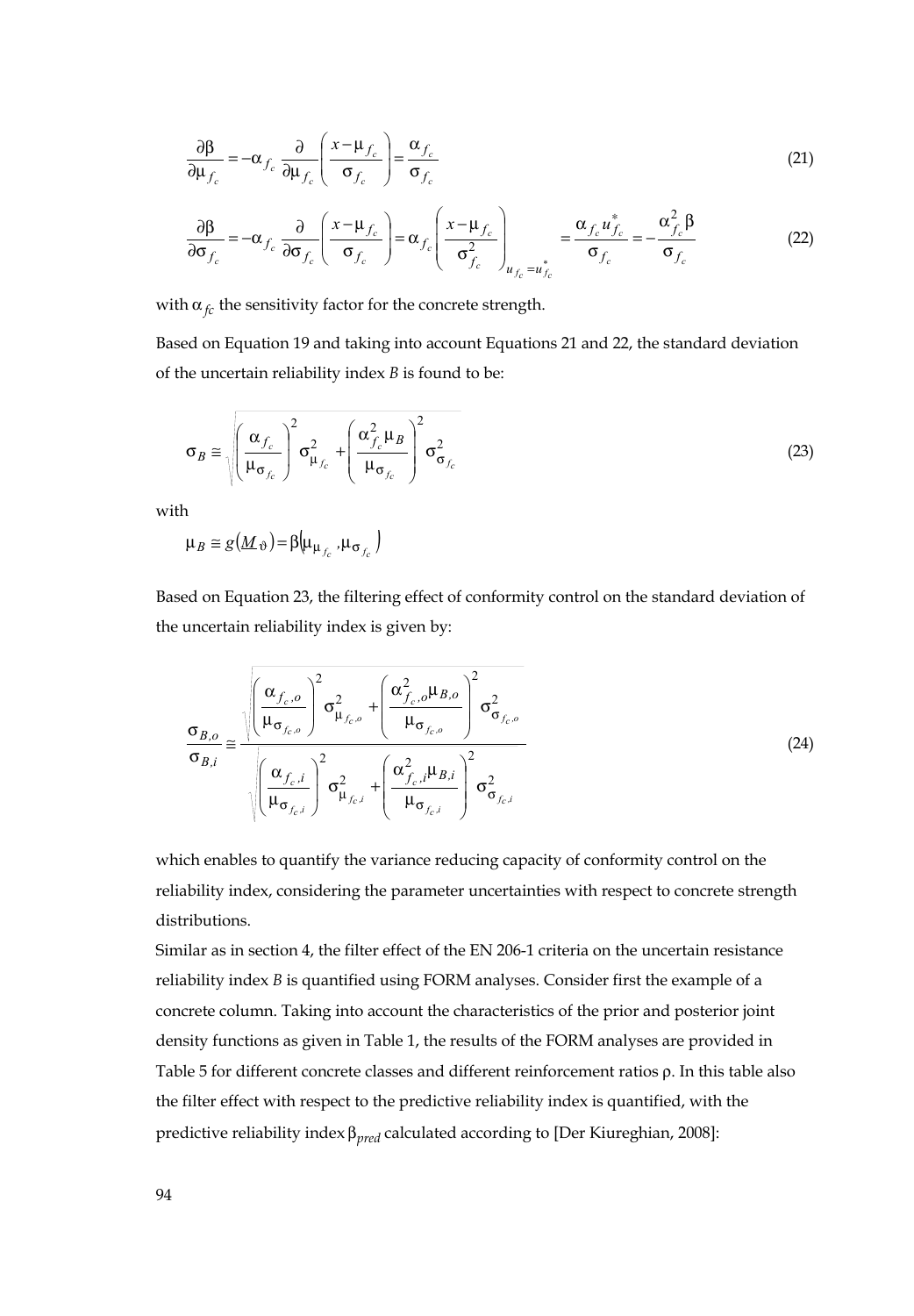|              |                                         | C15      | C25      | $\overline{C35}$ | $\overline{C45}$ |
|--------------|-----------------------------------------|----------|----------|------------------|------------------|
|              | $\mu_{B,i}$ [-]                         | 3.32     | 4.02     | 4.68             | 5.10             |
|              | $\mu_{B,o}$ [-]                         | 3.45     | $4.16\,$ | 4.78             | 5.21             |
|              | $\alpha_{fc,i}$ [-]                     | 0.39     | 0.35     | 0.28             | 0.22             |
| $\rho = 2\%$ | $\alpha_{fc,o}$ [-]                     | $0.36\,$ | 0.32     | 0.25             | 0.20             |
|              | $\mu_{B,o}/\mu_{B,i}$ [-]               | 1.039    | 1.035    | 1.021            | 1.022            |
|              | $\sigma_{B,o}/\sigma_{B,i}$ [-]         | 0.750    | 0.701    | 0.696            | 0.671            |
|              | $\beta_{pred,o}$ / $\beta_{pred,i}$ [-] | 1.070    | 1.066    | 1.040            | 1.032            |
|              | $\mu_{B,i}$ [-]                         | 3.42     | 3.96     | 4.48             | 4.82             |
|              | $\mu_{B,o}$ [-]                         | $3.51\,$ | $4.07\,$ | 4.56             | 4.91             |
|              | $\alpha_{fc,i}$ [-]                     | 0.30     | 0.28     | 0.23             | 0.19             |
| $\rho = 4\%$ | $\alpha_{fc,o}$ [-]                     | 0.28     | 0.26     | 0.21             | 0.17             |
|              | $\mu_{B,o}/\mu_{B,i}$ [-]               | 1.026    | 1.028    | 1.018            | 1.019            |
|              | $\sigma_{B,o}/\sigma_{B,i}$ [-]         | 0.753    | 0.704    | 0.709            | 0.655            |
|              | $\beta_{pred,o}$ / $\beta_{pred,i}$ [-] | 1.044    | 1.047    | 1.030            | 1.027            |
|              | $\mu_{B,i}$ [-]                         | 3.46     | 3.90     | 4.33             | 4.62             |
|              | $\mu_{B,o}$ [-]                         | 3.53     | 3.99     | 4.40             | 4.70             |
|              | $\alpha_{fc,i}$ [-]                     | 0.25     | 0.24     | 0.20             | 0.16             |
| $\rho = 6\%$ | $\alpha_{fc,o}$ [-]                     | 0.23     | 0.22     | 0.18             | 0.15             |
|              | $\mu_{B,o}/\mu_{B,i}$ [-]               | 1.020    | 1.023    | 1.016            | $1.017\,$        |
|              | $\sigma_{B,o}/\sigma_{B,i}$ [-]         | 0.738    | 0.689    | 0.696            | 0.687            |
|              | $\beta_{pred,o}$ / $\beta_{pred,i}$ [-] | 1.033    | 1.037    | 1.025            | 1.022            |

*Table 5: Influence of conformity control by EN 206-1 on the reliability index (considered as a variable) of concrete columns, considering different concrete classes and reinforcement ratios*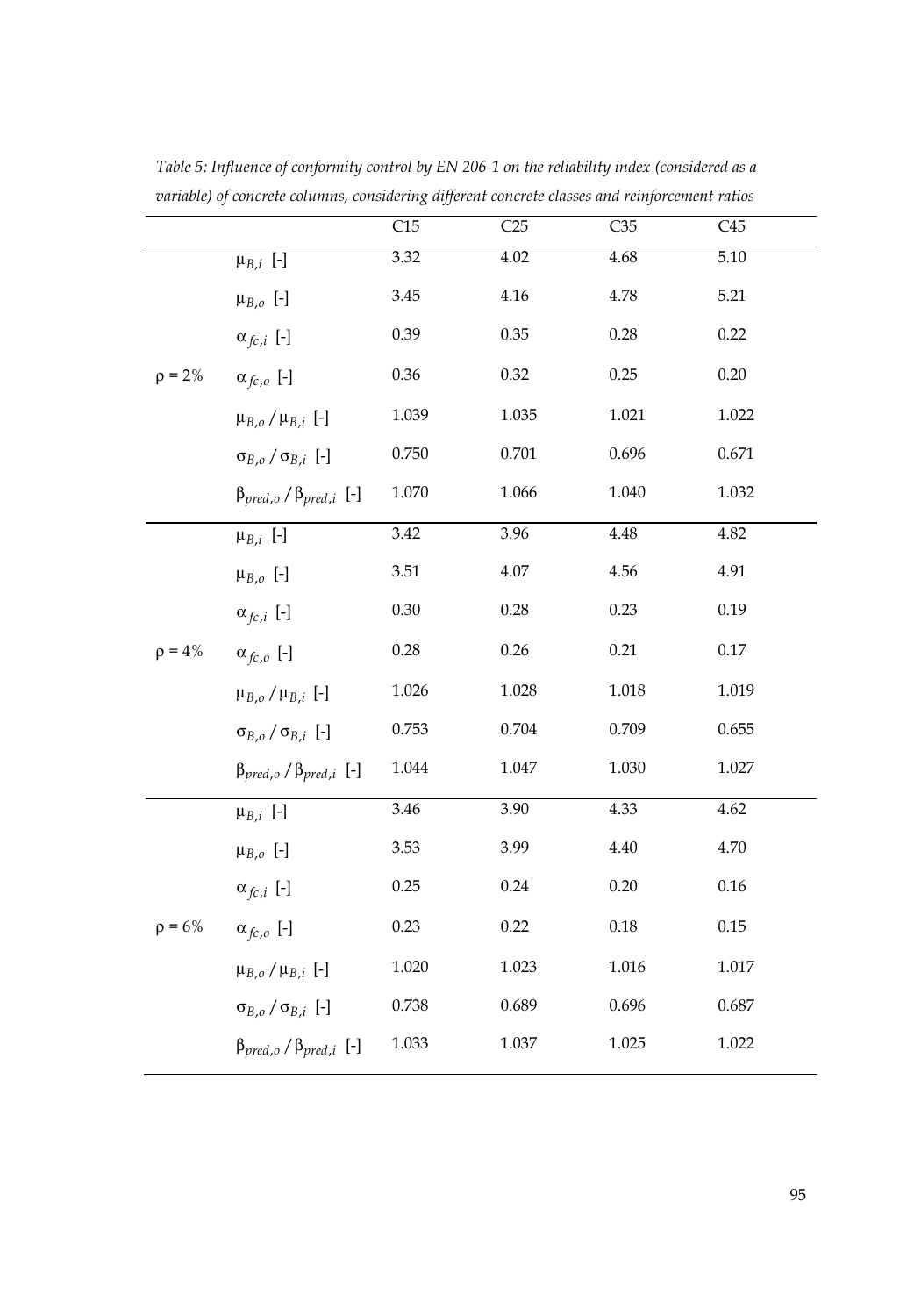$$
\beta_{pred} \cong \frac{\mu_B}{\sqrt{1 + \sigma_B^2}}\tag{25}
$$

From these results, it is observed that the variance reducing capacity of conformity control with respect to the reliability index *B* is considerably higher than the filter effect with respect to the mean of the reliability index  $\mu_B$ . The ratio of the standard deviation of *B* considering conformity control to the standard deviation without considering the effect of conformity control ranges from around 0.65 to 0.75 for the examples under consideration. This filter effect will be even more pronounced in case the incoming quality is lower than in the suggested prior information which was used for the analyses. These results also indicate that in case conformity control is taken into account, the

sensitivity factor  $\alpha_f$  only changes slightly compared to the structural reliability analysis without taking into account conformity control. Similar results for the case of concrete beams can be observed in Table 6. Although the filter effect with respect to the mean of the uncertain reliability index and the predictive reliability index is significantly lower than for the case of concrete columns, the filter effect with respect to the standard deviation is of a comparable magnitude and ranges from around 0.50 to 0.75.

## **6 Conclusions**

- In general, quality control has a favourable effect on material properties due to the fact that the existence of quality requirements (such as conformity criteria) compels producers to deliver high quality products in order to avoid rejection by quality assessment. This effect has a beneficial influence on the probabilistic modelling of material properties of accepted inspection lots and also influences structural reliability analyses.
- As conformity criteria are used to reject or accept concrete lots, they pose a filtering effect with respect to the predictive distribution of the material property under consideration. As a result, the quality (in terms of fraction defectives) of accepted inspection lots will be higher than the quality of the incoming population which is submitted for conformity control or compared to the situation where no conformity assessment takes place. In case of a one-sided conformity criterion for concrete strength for example, the mean of the posterior predictive strength distribution of the material property will increase, while the standard deviation will decrease compared to the prior predictive strength distribution.
- A Bayesian updating methodology applied to update prior distributions, using numerical integration and taking into account OC-curves calculated by numerical Monte Carlo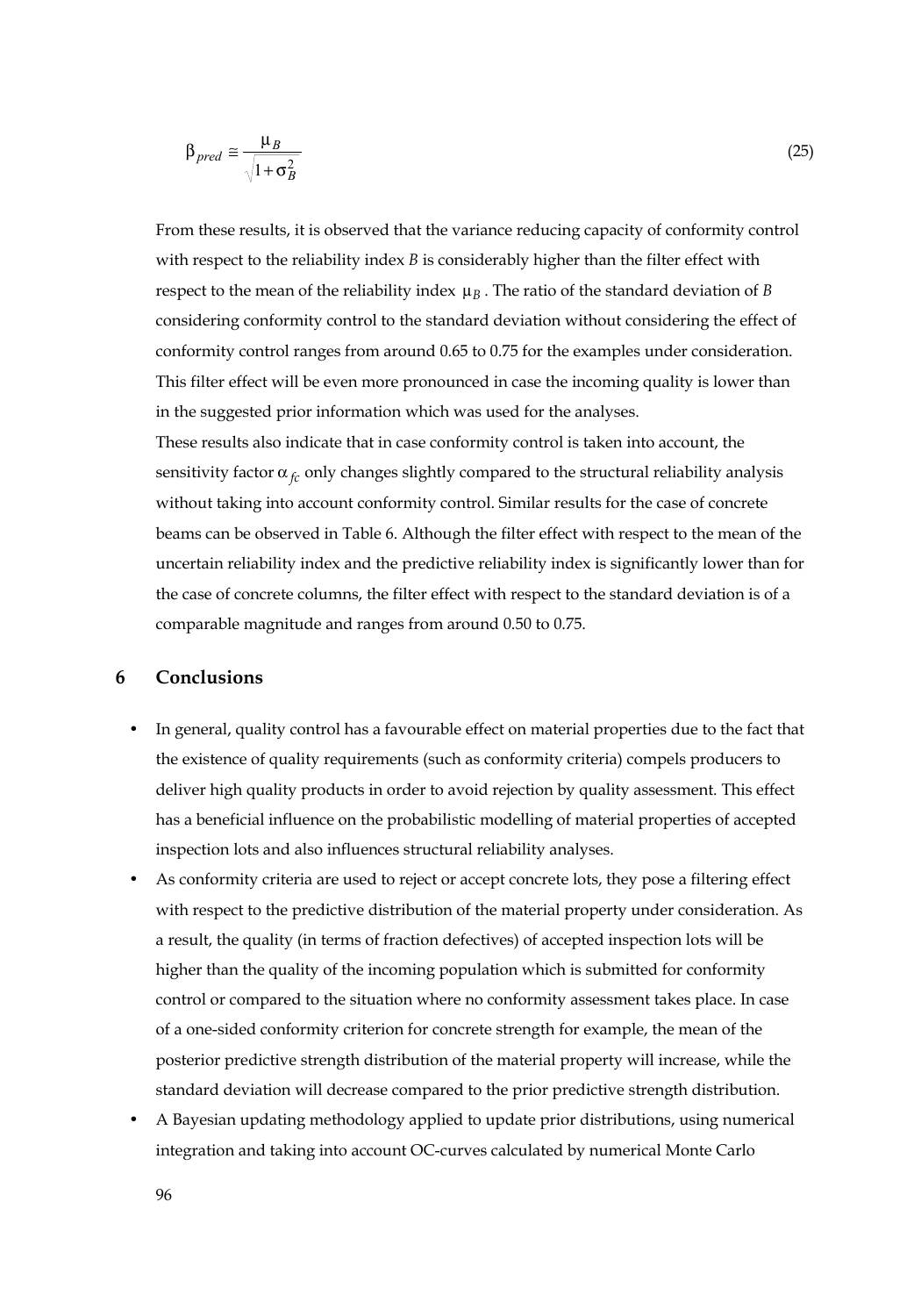|                |                                         | C15       | C25      | $\overline{C35}$ | C45       |
|----------------|-----------------------------------------|-----------|----------|------------------|-----------|
|                | $\mu_{B,i}$ [-]                         | 3.58      | 3.63     | 3.66             | 3.67      |
|                | $\mu_{B,o}$ [-]                         | 3.59      | 3.63     | 3.66             | 3.67      |
|                | $\alpha_{fc,i}$ [-]                     | 0.04      | 0.02     | $0.01\,$         | $0.01\,$  |
| $\rho = 0.5\%$ | $\alpha_{fc,o}$ [-]                     | $0.03\,$  | 0.02     | 0.01             | $0.01\,$  |
|                | $\mu_{B,o}/\mu_{B,i}$ [-]               | 1.003     | 1.000    | 1.000            | 1.000     |
|                | $\sigma_{B,o}/\sigma_{B,i}$ [-]         | 0.596     | 0.740    | 0.767            | 0.724     |
|                | $\beta_{pred,o}$ / $\beta_{pred,i}$ [-] | 1.003     | 1.000    | 1.000            | $1.000\,$ |
|                | $\mu_{B,i}$ [-]                         | 3.60      | 3.71     | 3.77             | 3.80      |
|                | $\mu_{B,o}$ [-]                         | 3.62      | 3.72     | 3.78             | 3.81      |
|                | $\alpha_{fc,i}$ [-]                     | $0.08\,$  | 0.05     | 0.03             | 0.02      |
| $\rho = 1.0\%$ | $\alpha_{fc,o}$ [-]                     | $0.07\,$  | 0.04     | 0.02             | 0.02      |
|                | $\mu_{B,o}/\mu_{B,i}$ [-]               | 1.006     | 1.003    | 1.003            | 1.003     |
|                | $\sigma_{B,o}/\sigma_{B,i}$ [-]         | 0.696     | 0.592    | 0.511            | 0.724     |
|                | $\beta_{pred,o}$ / $\beta_{pred,i}$ [-] | $1.007\,$ | 1.003    | 1.003            | 1.003     |
|                | $\mu_{B,i}$ [-]                         | 3.61      | 3.79     | 3.90             | 3.95      |
|                | $\mu_{B,o}$ [-]                         | 3.65      | 3.82     | 3.91             | 3.96      |
|                | $\alpha_{fc,i}$ [-]                     | 0.14      | 0.08     | 0.04             | 0.03      |
| $p = 1.5%$     | $\alpha_{fc,o}$ [-]                     | 0.12      | $0.07\,$ | 0.04             | 0.02      |
|                | $\mu_{B,o}/\mu_{B,i}$ [-]               | 1.011     | 1.008    | 1.003            | 1.003     |
|                | $\sigma_{B,o}/\sigma_{B,i}$ [-]         | 0.682     | 0.648    | 0.767            | 0.482     |
|                | $\beta_{pred,o}$ / $\beta_{pred,i}$ [-] | 1.016     | 1.010    | 1.003            | 1.003     |

*Table 6: Influence of conformity control by EN 206-1 on the reliability index (considered as a variable) of concrete beams, considering different concrete classes and reinforcement ratios*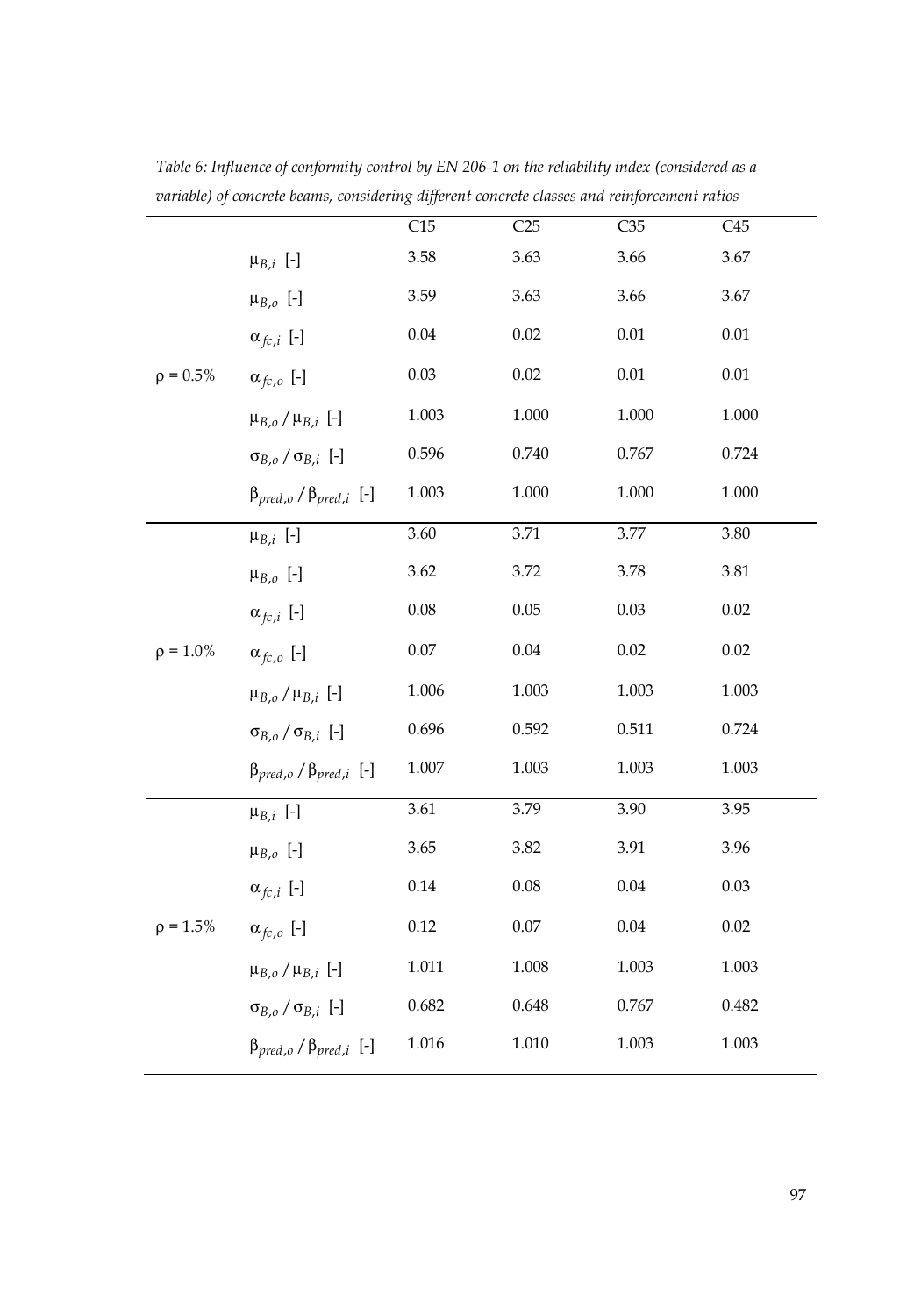simulations. This general methodology enables to consider complex conformity criteria as well as to take into account autocorrelation between consecutive test results.

- The effect of conformity control on the structural reliability index of concrete structures can be quantified using a First-Order Reliability Method (FORM) in function of different incoming qualities as well as for different reinforcement ratios. It was found that:
	- The filtering effect of the EN 206-1 conformity criteria on the resistance reliability index is much more pronounced for the case of concrete columns compared to the case of concrete beams. The increase in reliability index is about 2% to 7% in case of concrete columns.
	- In case of concrete columns, the filter effect decreases with an increasing reinforcement ratio ρ, while for concrete beams the filter effect increases with increasing reinforcement ratio ρ.
- Further, also the variance reducing capacity of conformity control on the reliability index was quantified. The variance reducing effect of the EN 206-1 conformity criteria was analysed based on FORM analyses for concrete columns and beams. The major conclusions drawn from this investigation, are:
	- The variance reducing capacity of conformity control with respect to the reliability index *B* (considered as a variable) is considerably higher than the filter effect with respect to the mean value of the reliability index.
	- The ratio of the standard deviation of *B* taking into account conformity control to the standard deviation when conformity control is not taken into account, is around 60% to 75% for the examples under consideration.
	- The results indicated that the sensitivity factor  $\alpha_{fc}$  only changes slightly when conformity control is or is not considered.
- The filter effects of conformity criteria will be even more pronounced in case the incoming population is of a lower quality than the general quality of normal ready-mixed concrete production (considered here as prior information).

#### *Acknowledgment*

I would like to thank Prof. Ton Vrouwenvelder (TU Delft/TNO) for the fruitful discussions and suggestions received during my PhD defence, afterwards during my postdoctoral research period and still in my current professorship position at Ghent University. Especially the discussions related to the use of Bayesian techniques, the background philosophy of the Eurocodes and especially on partial (safety) factors have been very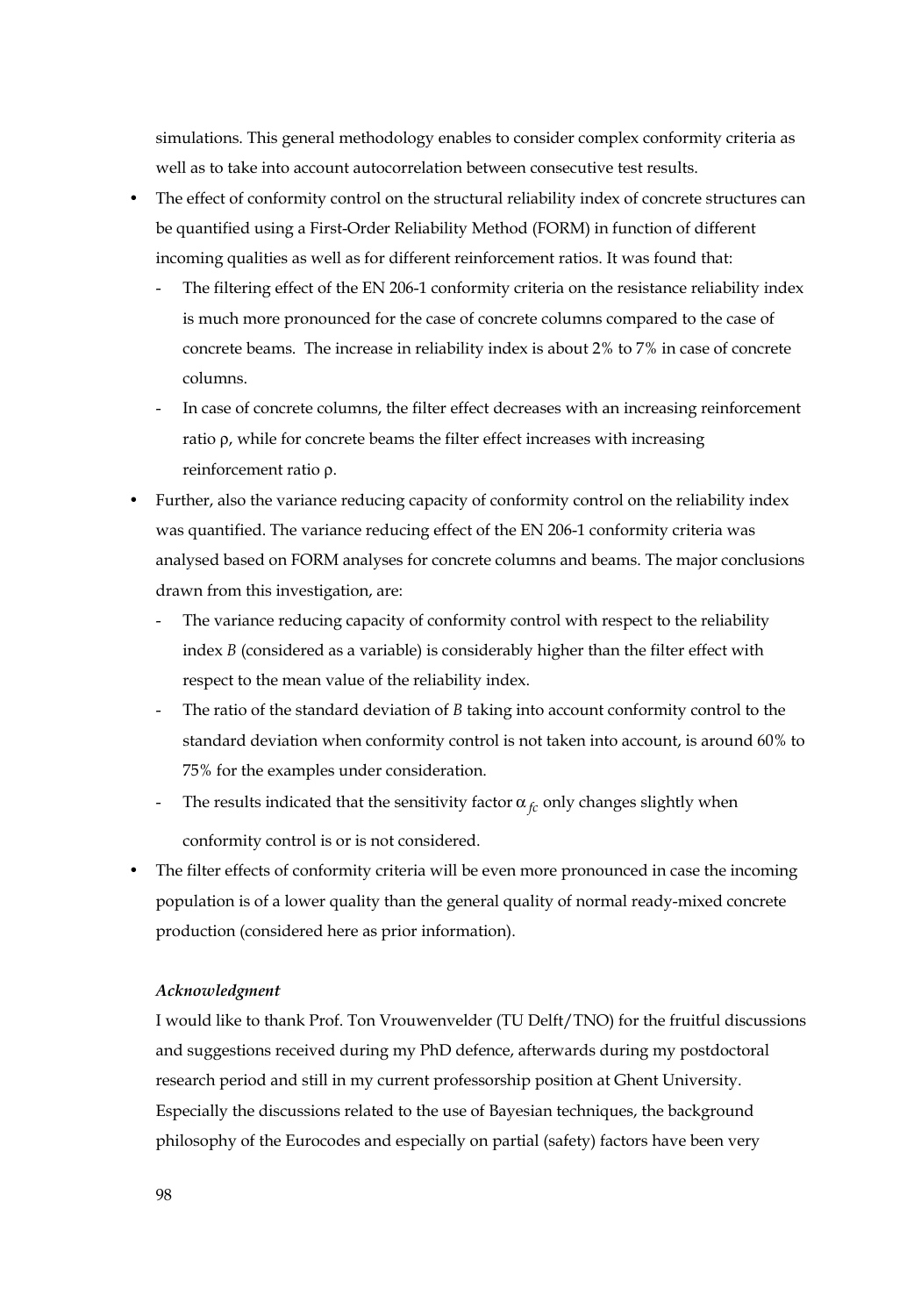helpful and stimulating. I look forward to continue some unsolved discussions during the years to come, maybe also with respect to the use of the term *simplified level II approach*, for which it seems we both do not want to yield our opinion.



*Figure 8: Picture taken after PhD defence R. Caspeele (2010; part of the examination committee). From left to right: R. Boel, L. Taerwe, T. Vrouwenvelder, R. Caspeele, G. De Schutter, N. De Belie* 

## **Literature**

- Box, G., Tiao, G., *Bayesian Inference in Statistical Analysis*, Addison-Wesly Publishing Company, USA, 1973.
- Caspeele, R., *Probabilistic evaluation of conformity control and the use of Bayesian updating techniques in the framework of safety analyses of concrete structures*, PhD thesis, Ghent University, Ghent, Belgium, 2010.
- Caspeele, R., Sykora, M. and Taerwe, L. (2013) Influence of quality control on structural reliability: assessment using a Bayesian approach. *Materials and Structures*, available as online first (DOI 10.1617/s11527-013-0048-y) (in press)
- Caspeele, R. and Taerwe, L. (2011a). Statistical comparison of data from concrete families in ready-mixed concrete plants. *Structural Concrete* 12: 148-154.
- Caspeele, R. and Taerwe, L. (2011b). Probabilistic evaluation of conformity criteria for concrete families. *Materials and Structures* 44: 1219-1231.
- Caspeele, R. and Taerwe, L. (2013). Numerical Bayesian updating of prior distributions for concrete strength properties considering conformity control. *Advances in Concrete Construction* 1(1): 85-102.
- Der Kiureghian, A. (2008). Analysis of structural reliability under parameter uncertainties. *Probabilistic Engineering Mechanics* 23: 351-358.